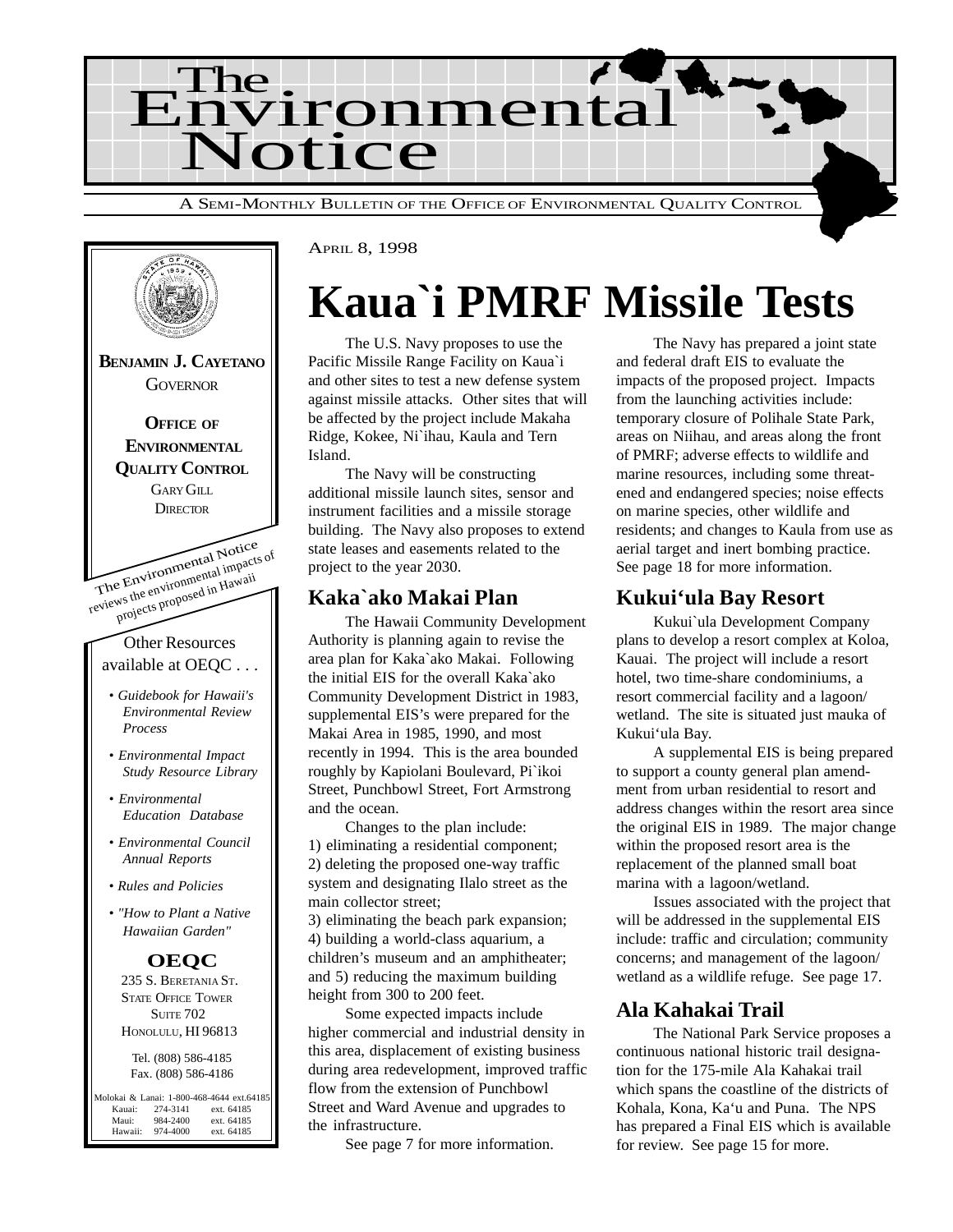# Table of Contents

APRIL 8, 1998

### **1** Oahu Notices

#### **Draft Environmental Assessments**

| (4) Honolulu Police Training Academy Classrooms 5 |  |
|---------------------------------------------------|--|
|                                                   |  |
|                                                   |  |
| <b>Draft Environmental Impact Statements</b>      |  |
|                                                   |  |

### **Previously Published Projects Pending Public Comments**

| Environmental Impact Statement Preparation Notices  8 |  |
|-------------------------------------------------------|--|
|                                                       |  |

### 3 **Maui Notices**

#### **Final Environmental Assessments/FONSI**

#### **Previously Published Projects Pending Public Comments** [Draft Environmental Assessments .................................................... 10](#page-9-0)

### 6 **[Hawaii Notices](#page-10-0)**

#### **Draft Environmental Assessements**

| (1) Island Dairy Long Term Lease for Dairying Purposes  11      |  |
|-----------------------------------------------------------------|--|
| (2) Kanarek Estate Alterations to Streams at Honomu & Kohua  11 |  |
|                                                                 |  |
|                                                                 |  |
| (5) Renew Hawaii Composting and Recycling Operations 13         |  |
|                                                                 |  |

#### **Final Environmental Assessments/**

| <b>Findings of No Significant Impacts (FONSI)</b>            |
|--------------------------------------------------------------|
|                                                              |
| <b>National Environmental Policy Act (NEPA)</b>              |
| (8) Ala Kahakai National Trail Study and Final EIS  15       |
| <b>Previously Published Projects Pending Public Comments</b> |
|                                                              |
|                                                              |

### 7 **Kauai Notices**

| <b>Final Environmental Assessments/</b>                           |
|-------------------------------------------------------------------|
| <b>Findings of No Significant Impacts (FONSI)</b>                 |
| (1) Hanapepe Well Development, Transmission, and Appurtenances 16 |
| (2) Kekaha Landfill, Phase II Vertical Expansion  16              |
| <b>Environmental Impact Statement Preparation Notices</b>         |
|                                                                   |
| <b>Draft Environmental Impact Statements</b>                      |
|                                                                   |

### **Land Use Commission Notices**

|--|

### **[Shoreline Notices](#page-19-0)**

### **Pollution Control Permits**

### **Federal Notices**

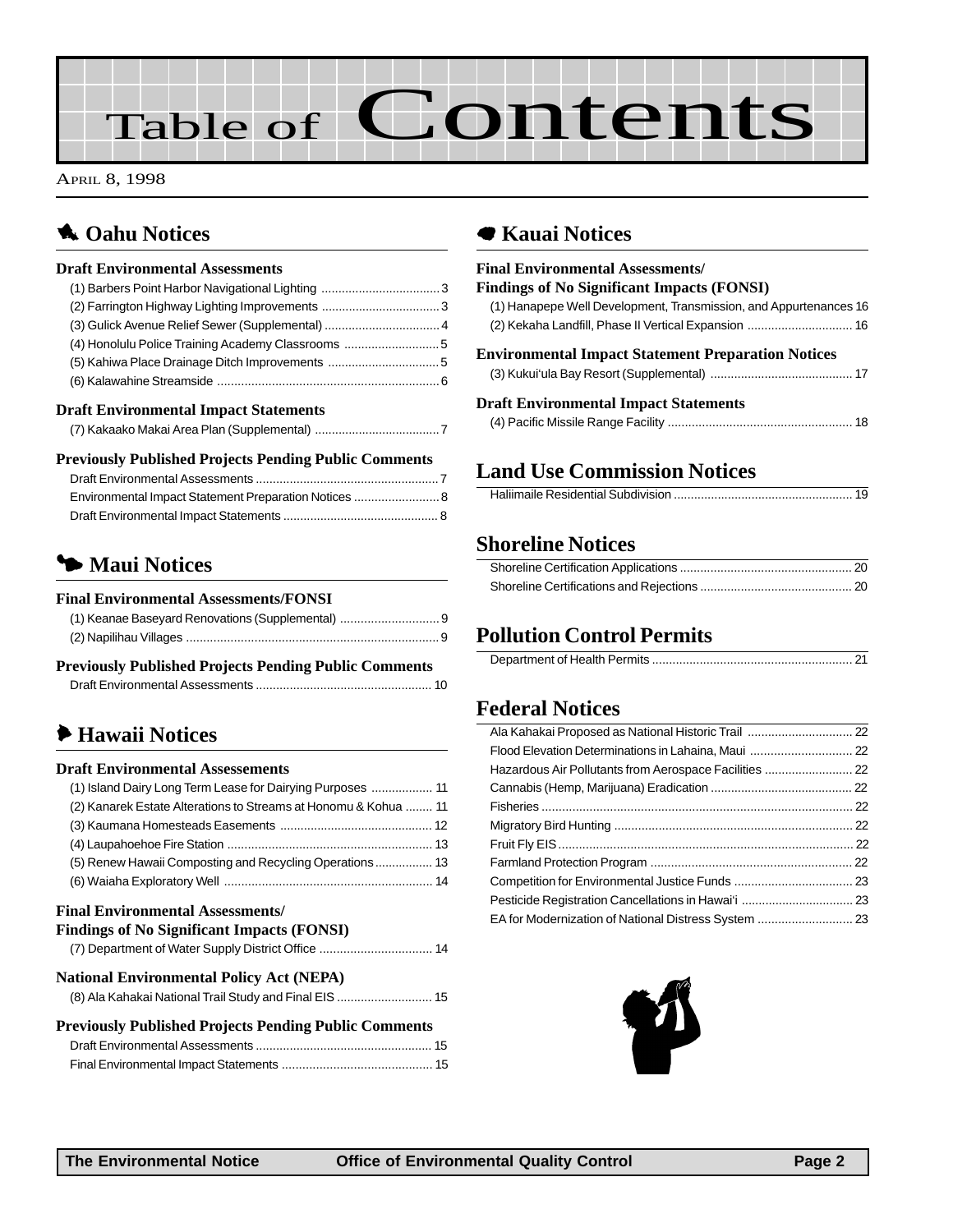#### <span id="page-2-0"></span>APRIL 8, 1998 **Oahu Notices Draft Environmental Assessments** 1 **(1) Barbers Point Harbor Navigational Lighting District**: Ewa **TMK**: 9-1-14:8 **Applicant**: Department of Transportation Harbors Division 79 South Nimitz Highway Honolulu, Hawaii 96813 Contact: Napoleon Agraan (587-1956) **Approving Agency/Accepting Authority**: Department of Transportation Harbors Division 79 South Nimitz Highway Honolulu, Hawaii 96813 Contact: Napoleon Agraan (587-1956) **Consultant**: Ronald Ho & Associates, Inc. 2138 Algaroba Street Honolulu, Hawaii 96826 Contact: Timothy Higa (941-0577) **Public Comment Deadline**: May 8, 1998 **Status:** DEA First Notice pending public comment. Address comments to the applicant with copies to the consultant and OEQC. **Permits** A majority of the project will be constructed on State lands. Overall construction is estimated at 8 months. Estimated cost is \$420,683. The project will be entirely Statefunded. The expenditure of funds will occur during fiscal year 1997. 1 **1 2 4 5 6 7 3**

**Required**: NPDES

The Department of Transportation (DOT), Harbors Division, proposes to develop a new navigational lighting system along northwestern margin of Barbers Point Harbor, Oahu, Hawaii, and to upgrade the existing navigational lights at the entrance to the harbor. The project involves construction of new navigational lighting system and extension of electrical services from the existing infrastructure on Kekai Place in West Beach Estate to the new system.

Barbers Point Harbor is currently undergoing pier and basin expansion to accommodate projected cargo operations. The project will provide the improvements necessary to handle increased harbor traffic. The proposed electric power system will serve the entrance channel and northwestern margin of the harbor. Construction of the project involves infrastructure improvements which include installation of approximately 2,500 linear feet of electric line.

**(2) Farrington Highway Lighting Improvements**

| District:                         | Waianae                                      |  |
|-----------------------------------|----------------------------------------------|--|
| TMK:                              | 8-5-3:8, 10-13, 15, 17, 28; 8-6-1:15-18; 8-  |  |
|                                   | 7-1:5-8, 11-17, 20, 23-26, 28, 31, 33-35; 8- |  |
|                                   | $9 - 1:2$                                    |  |
| Applicant:                        | Department of Transportation                 |  |
|                                   | 869 Punchbowl Street                         |  |
|                                   | Honolulu, Hawaii 96813                       |  |
|                                   | Contact: Bryan Kimura (587-2177)             |  |
| <b>Approving Agency/Accepting</b> |                                              |  |
| <b>Authority:</b>                 | Department of Transportation                 |  |
|                                   | 869 Punchbowl Street                         |  |
|                                   | Honolulu, Hawaii 96813                       |  |
|                                   | Contact: Bryan Kimura (587-2177)             |  |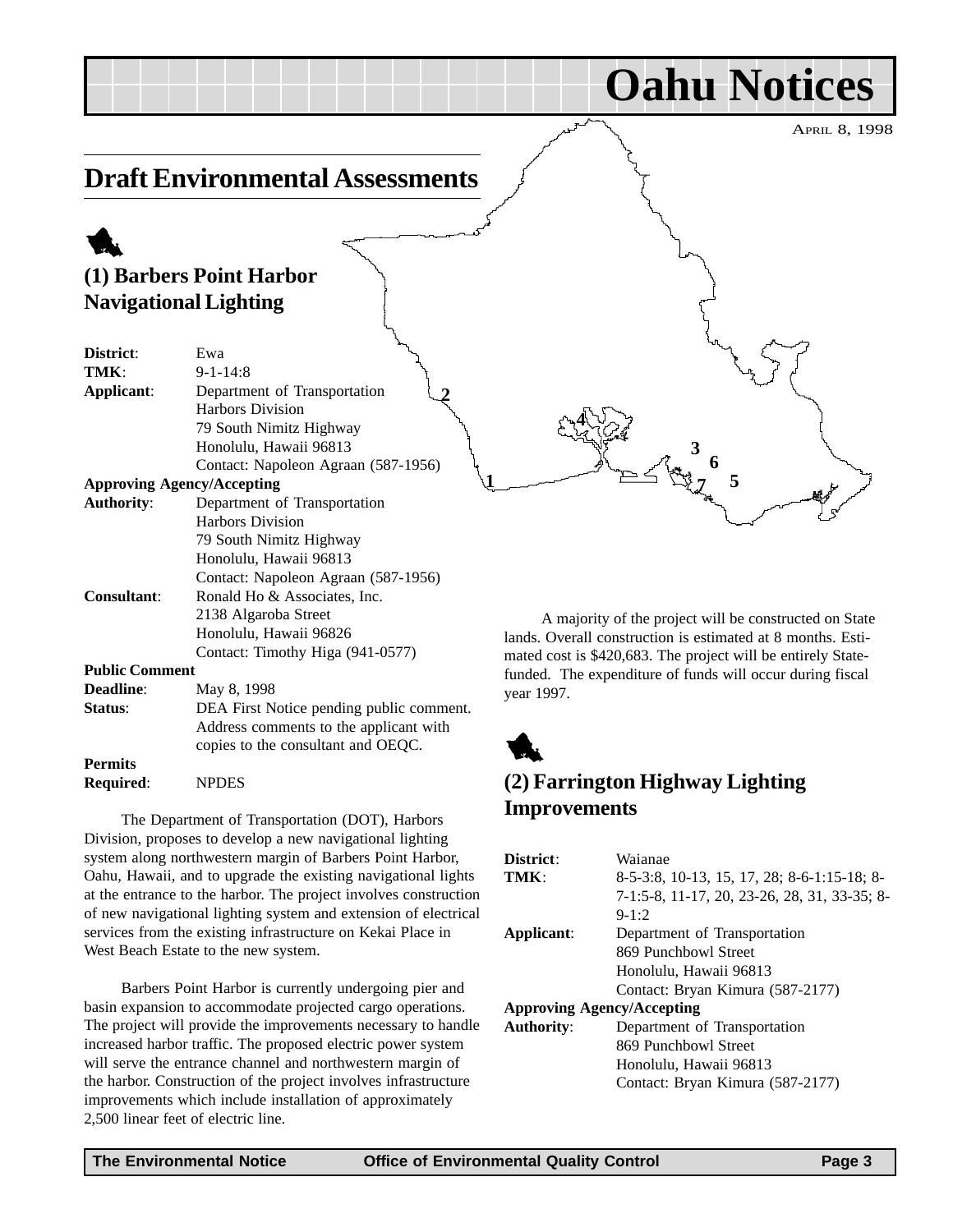## <span id="page-3-0"></span>**Oahu Notices**

APRIL 8, 1998

| <b>Consultant:</b>    | M&E Pacific, Co.             |
|-----------------------|------------------------------|
|                       | Suite 500, Pauahi Tower      |
|                       | 1001 Bishop Street           |
|                       | Honolulu, Hawaii 96813       |
|                       | Contact: Jenny Li (529-7225) |
| <b>Public Comment</b> |                              |

| <b>Deadline:</b> | May 8, 1998                              |
|------------------|------------------------------------------|
| Status:          | DEA First Notice pending public comment. |
|                  | Address comments to the applicant with   |
|                  | copies to the consultant and OEQC.       |
| <b>Permits</b>   | NPDES, permit to perform highway         |
| <b>Required:</b> | work, SMA, shoreline setback variance    |

The Farrington Highway Lighting Improvements are being proposed by State of Hawaii, Department of Transportation (SDOT). The objective is to improve illumination and lighting uniformity of the highway from Ala Hema Street of Makaha to Piliokoe Bridge at Nanakuli. The project action is to install new street lights opposite of the existing street lights on the other side of the highway. The installation construction will be conducted within the right-of-way of SDOT. Portions of the project site are within the Special Management Area (SMA). Approximately 30 street light poles will be installed within the 40-foot shoreline setback areas.

The proposed new street lights are 250W high pressure sodium, and will be spaced at 200 feet apart and mounted 30 feet above ground on poles. Aluminum poles will be used along the highway from Ala Hema Street to Auyong Homestread Road and from Nanakuli Avenue to Piliokoe Bridge. Electrical services for the lighting in these sections will be underground, buried behind guard rails, under concrete sidewalks, and/or where the ground slopes steeply up from the shoulder of the road. New 40-foot wood poles will replace the existing utility wood poles from Auyong Homestead Road to Nanakuli Avenue and serve as support for both the existing wiring system and the new street lighting system.

Temporary impacts on traffic, noise, and air quality are expected, and proper mitigation measures will be applied. Erosion and pollution control will be practiced when the construction is conducted near shore. With proper design, impacts on scenic and open space resources and wildlife are minimized. It is not anticipated that the project will have significant impacts on historical sites and vegetation in the vicinity. The highway with improved street lighting will increase public safety by providing enhanced night time visibility along the highway.



### **(3) Gulick Avenue Relief Sewer (Supplemental)**

| District:                         | Honolulu                                 |
|-----------------------------------|------------------------------------------|
| TMK:                              | 1-3-17, 18, 24 to 26                     |
| Applicant:                        | City and County of Honolulu              |
|                                   | Department of Wastewater Management      |
|                                   | 650 South King Street                    |
|                                   | Honolulu, Hawaii 96813                   |
|                                   | Contact: Warren Yamamoto (527-6872)      |
| <b>Approving Agency/Accepting</b> |                                          |
| <b>Authority:</b>                 | City and County of Honolulu              |
|                                   | Department of Wastewater Management      |
|                                   | 650 South King Street                    |
|                                   | Honolulu, Hawaii 96813                   |
|                                   | Contact: Warren Yamamoto (527-6872)      |
| <b>Consultant:</b>                | Akinaka & Associates, Ltd.               |
|                                   | 250 North Beretania Street, Suite 300    |
|                                   | Honolulu, Hawaii 96817-4716              |
|                                   | Contact: Henry Morita (536-7721)         |
| <b>Public Comment</b>             |                                          |
| Deadline:                         | May 8, 1998                              |
| Status:                           | DEA First Notice pending public comment. |
|                                   | Address comments to the applicant with   |
|                                   | copies to the consultant and OEQC.       |
| <b>Permits</b>                    | NPDES, stream channel alteration &       |
| Required:                         | diversion permit, noise permit           |

The proposed project involves relief of Gulick Avenue sewers. The recommended alternative includes installation of relief sewer lines on:

1. Likelike Highway between Kono and Makuahine Streets.

2. Kalihi Street between Likelike Highway and Maliu Streets.

3. Makuahine Street from Likelike Highway to School Street.

Rehabilitation and replacement of the existing lines in these areas are also recommended.

An Environmental Assessment (EA) was prepared for the project and the final EA/FONSI was published in the August 23, 1995 OEQC Bulletin. The 1995 EA included the plan to hang the new sewer line crossing Kalihi Stream on the existing Likelike Highway bridge. The plan has been revised due to calculations which revealed that the bridge cannot support the additional load.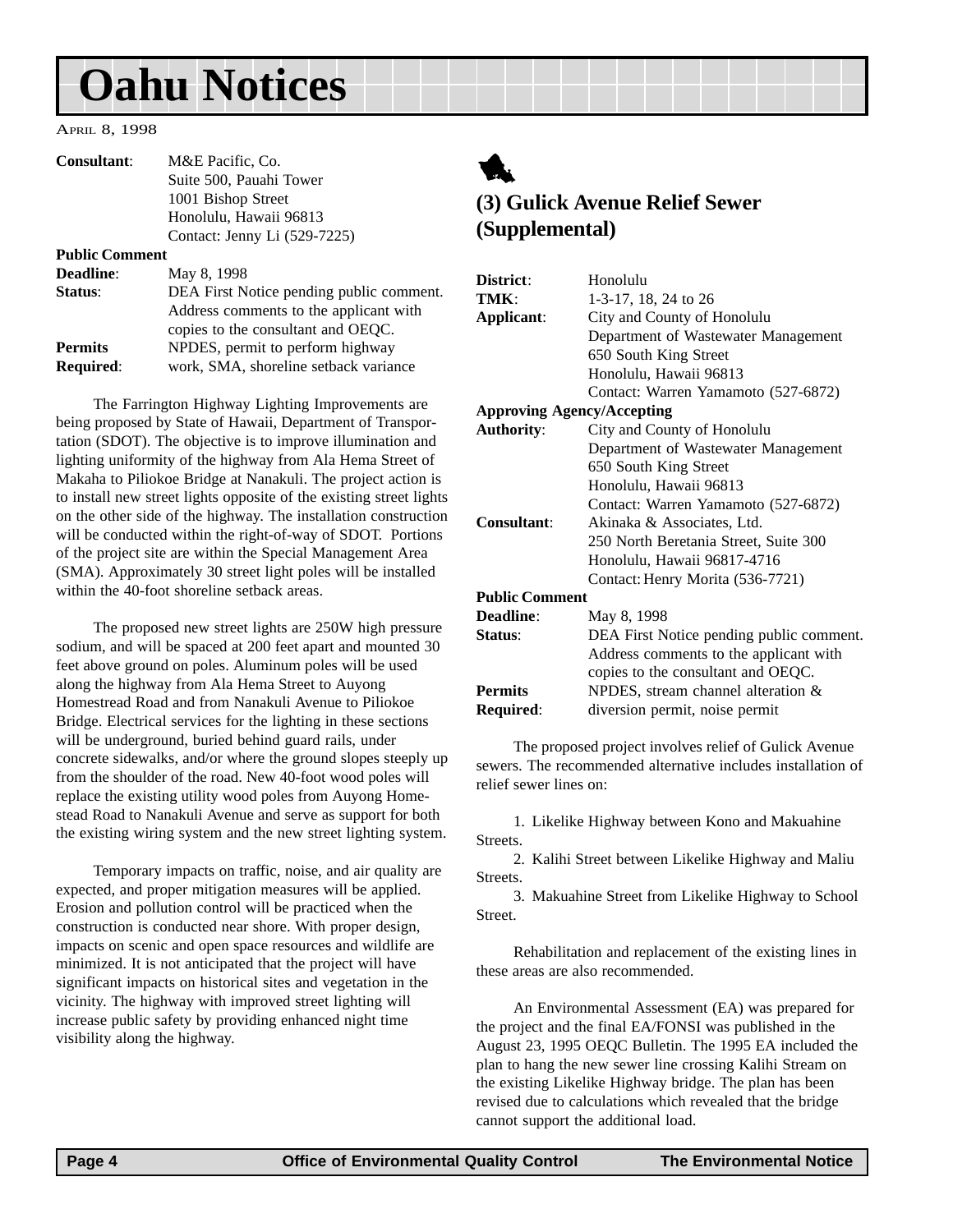<span id="page-4-0"></span>

Discussions within this supplemental EA are limited to the Kalihi Stream crossing which is the only change within the project. The discussions will cover existing conditions, environmental setting, alternatives and impacts.

A utility bridge is proposed for the sewer crossing of Kalihi Stream. This bridge will be constructed of reinforced concrete and solely dedicated to support the sewer pipeline.



### **(4) Honolulu Police Training Academy Classrooms**

| District:             | Ewa                                         |
|-----------------------|---------------------------------------------|
| TMK:                  | $9-3-02$ : por. 09                          |
| Applicant:            | City and County of Honolulu                 |
|                       | <b>Building Department</b>                  |
|                       | 650 South King Street                       |
|                       | Honolulu, Hawaii 96813                      |
|                       | Contact: Clifford Morikawa (523-6350)       |
|                       | <b>Approving Agency/Accepting</b>           |
| <b>Authority:</b>     | City and County of Honolulu                 |
|                       | Department of Land Utilization              |
|                       | 650 South King Street                       |
|                       | Honolulu, Hawaii 96813                      |
|                       | Contact: Steve Tagawa (523-4817)            |
| <b>Public Comment</b> |                                             |
| <b>Deadline:</b>      | May 8, 1998                                 |
| Status:               | DEA First Notice pending public comment.    |
|                       | Address comments to the applicant with      |
|                       | copies to the approving agency or accepting |
|                       | authority and OEQC.                         |
| <b>Permits</b>        |                                             |
| <b>Required:</b>      | <b>SMA Use Permit</b>                       |
|                       |                                             |

The City and County of Honolulu's Building Department proposes to construct two (2) temporary classroom buildings at the Honolulu Police Academy located on the Waipi`o Peninsula, in lower Waipahu, Oahu. The 10,000 square-foot project site is located near the gymnasium, on the eastern half of this 15-acre training facility known as "Ke Kula Maka'i." The project site and the Academy itself is located on a 57.9-acre parcel owned by the City and County of Honolulu, identified as Tax Map Key: 9-1-02: 09.

Each of the 4,200 square-foot wood classrooms would be constructed on concrete piers with a metal panel roof. These temporary classrooms are being sought to accommodate the anticipated increase in law enforcement recruits which results from the City's efforts to put more law enforcement officers in the community. According to the applicant, the existing Academy facility barely has enough classroom space to accommodate current training requirements for new recruit, new Sergeants', new Lieutenant's, and recall training. In addition, classroom space is utilized for computer, radio dispatcher, domestic violence, sexual harassment, and other specialized situation training.

The proposed classrooms are considered temporary until such time as funds become available for the development of permanent facilities. According to the applicant, the proposed classroom site is located on the area Master Planned for a future indoor firing range. The Academy itself was first opened in 1988 and currently includes a 2-story administration and classroom building, a 4-story gymnasium/locker room, a driver training course, vehicle maintenance building, parking lots and landscaped open spaces.

The project site is located within the Special Management Area (SMA) and because the proposed new classrooms are estimated to cost approximately \$500,000, a major SMA Use Permit is required.



### **(5) Kahiwa Place Drainage Ditch Improvements**

| District:             | Honolulu                                 |
|-----------------------|------------------------------------------|
| TMK:                  | $2 - 9 - 38:14$                          |
| Applicant:            | City and County of Honolulu              |
|                       | Department of Public Works               |
|                       | 650 South King Street                    |
|                       | Honolulu, Hawaii 96813                   |
|                       | Contact: Tyler Sugihara (523-4932)       |
|                       | <b>Approving Agency/Accepting</b>        |
| <b>Authority:</b>     | City and County of Honolulu              |
|                       | Department of Public Works               |
|                       | 650 South King Street                    |
|                       | Honolulu, Hawaii 96813                   |
|                       | Contact: Tyler Sugihara (523-4932)       |
| <b>Consultant:</b>    | GMP Associates, Inc.                     |
|                       | 831 Bishop Street                        |
|                       | Honolulu, Hawaii 96813                   |
|                       | Contact: C. Michael Street (521-4711)    |
| <b>Public Comment</b> |                                          |
| <b>Deadline:</b>      | May 8, 1998                              |
| Status:               | DEA First Notice pending public comment. |
|                       | Address comments to the applicant with   |
|                       | copies to the consultant and OEQC.       |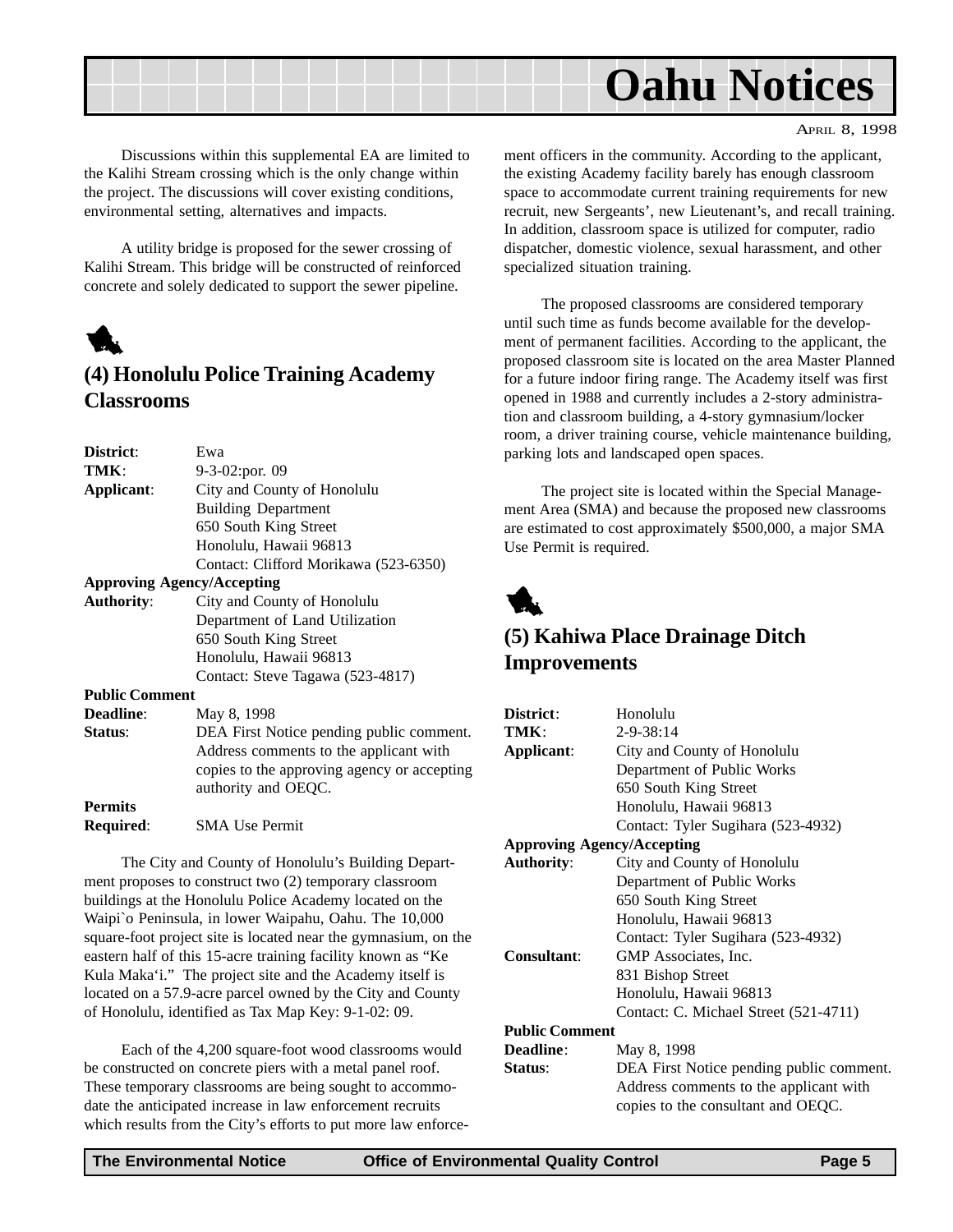## <span id="page-5-0"></span>**Oahu Notices**

#### APRIL 8, 1998

**Permits** Stream channel alteration, Sec. 404, Sec. **Required:** 401, CZM consistency, NPDES, construction dewatering

The City and County of Honolulu Department of Public Works (DPW) proposes to construct approximately 85 lineal feet of a cement rubble masonry (CRM) retaining wall along a segment of the Kahiwa Place Drainage Ditch. A 4-foot high chain link fence will be installed on the new CRM wall as part of the proposed project. The CRM wall will be constructed between two existing CRM walls to join and complete the wall along the southwest embankment of the drainage ditch.

The Kahiwa Place Drainage Ditch is located in Manoa Valley and is surrounded exclusively by residential development. The ditch is a portion of Woodlawn Stream, which is a tributary of Manoa Stream. The ditch is owned and maintained by the City and County of Honolulu DPW. The rightof-way of the ditch is approximately 30 feet wide. Current erosive conditions along the embankment are undermining adjacent residential properties and causing subsidence of wall structures. The purpose of this project is to help prevent further erosion of the embankment, thereby alleviating the potential for further damages to the adjacent residential properties.

Following the necessary approvals of the regulatory permits, construction of the proposed project is expected to commence in July of 1998 and end in September of 1998. The capital construction costs are estimated at \$150,000.

### 1 **(6) Kalawahine Streamside**

| District:         | Honolulu                                   |
|-------------------|--------------------------------------------|
| TMK:              | 2-4-34:08 (por.), 09 (por.), 11 & 22; 2-4- |
|                   | 39:01 & 02; 2-4-40:01; 2-4-42:01 (por.) &  |
|                   | 37                                         |
| Applicant:        | Department of Hawaiian Home Lands and      |
|                   | Kamehameha Investment Corporation          |
|                   | (agent for DHHL)                           |
|                   | 567 South King Street, Suite 600           |
|                   | Honolulu, Hawaii 96813                     |
|                   | Contact: Elton Wong (535-3523)             |
|                   | <b>Approving Agency/Accepting</b>          |
| <b>Authority:</b> | Department of Hawaiian Home Lands          |
|                   | P.O. Box 1879                              |

Honolulu, Hawaii 96805

Contact: Michele Otake (587-6451)

| <b>Consultant:</b>    | PBR Hawaii                                   |
|-----------------------|----------------------------------------------|
|                       | Pacific Tower, Suite 650                     |
|                       | 1001 Bishop Street                           |
|                       | Honolulu, Hawaii 96813                       |
|                       | Contact: Yukie Ohashi (521-5631)             |
| <b>Public Comment</b> |                                              |
| <b>Deadline:</b>      | May 8, 1998                                  |
| <b>Status:</b>        | DEA First Notice pending public comment.     |
|                       | Address comments to the applicant with       |
|                       | copies to the approving agency or accepting  |
|                       | authority, the consultant and OEQC.          |
| <b>Permits</b>        | NPDES, Section 404 Nationwide permit,        |
| <b>Required:</b>      | water supply, handicap accessibility, sewer, |

roadways

The project is an agency action by the Department of Hawaiian Home Lands (DHHL). The site, in Papakolea within the City and County of Honolulu, is bounded by adjacent residential properties in the DHHL Papakolea Residence Lots. The development area is approximately 15 acres of a 26.5-acre site.

To allocate the land resources administered by DHHL, the Hawaiian Homes Commission has established waiting lists for three basic types of homesteads - residential, agricultural and pastoral. As of June 1997 there were 6,014 Oahu applications for residential lease awards. This project will be DHHL's first offering of urban area homesteads since the 1950s. The housing will be made available to qualified native Hawaiians who are currently on the DHHL wait-list.

The Conceptual Master Plan for the project depicts a development of 98 dwelling units which include 22 singlefamily and 76 duplex-family homes. The sloped topography of the site will be conducive to building hillside homes. The design theme of the Kalawahine Streamside project is notably for a kama'aina island lifestyle and is designed to be an outstanding example of quality design and construction. Lots will range from 3,750 square feet to approximately 18,000 square feet.

A mauka-makai linear parkway system will provide recreational opportunities for project residents, as well as the neighboring Papakolea and Kewalo residents. A trail linking the mauka and makai areas will run along the intermittent Kanaha Stream and will terminate at the Board of Water Supply lot at the makai end of the project. The BWS lot will be grassed and will serve as passive open space until some time in the future when BWS develops the site.

Vehicular access to the project will be through a new extension of Kapahu Street in the Kewalo area of Papakolea.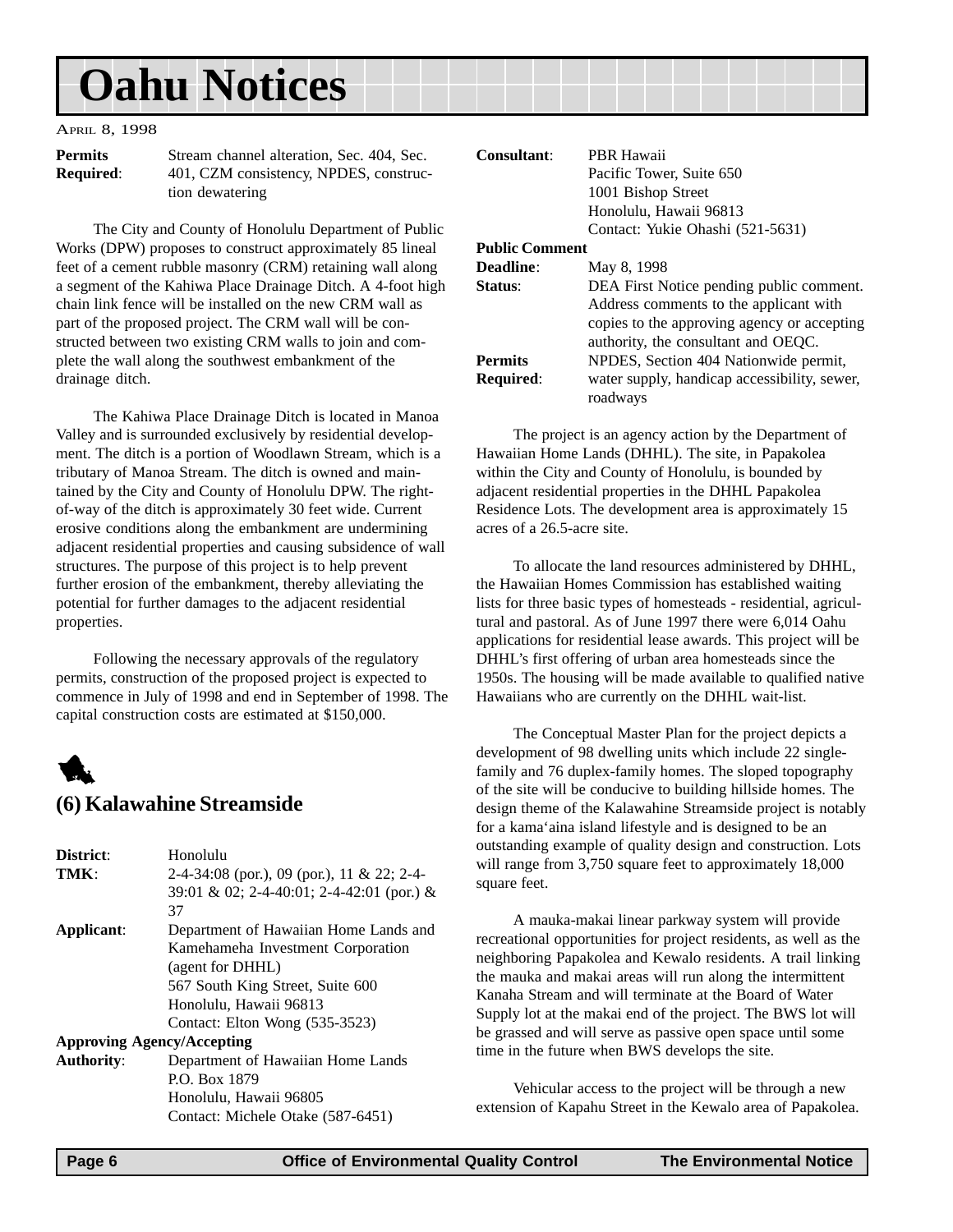<span id="page-6-0"></span>

The construction of the roadway extension would affect an existing Hawaiian Home Lands lessee in the Papakolea Residence Lots and will also require a box culvert across Kanaha Stream. Pedestrian access to the parkway system is through the existing unimproved Iaukea Street crossing onto the property.

Construction is projected to commence in the fall of 1998; completion is scheduled for spring of 2000. The first homes are anticipated to be occupied in late 1999. The estimated development cost for the Kalawahine Streamside project is \$26 million.

## **Draft Environmental Impact Statements**



### **(7) Kaka`ako Makai Area Plan (Supplemental)**

| District:                         | Honolulu                                    |
|-----------------------------------|---------------------------------------------|
| TMK:                              | 2-1-15, 58, 59, 60                          |
| Applicant:                        | Hawaii Community Development Authority      |
|                                   | 677 Ala Moana Boulevard, Suite 1001         |
|                                   | Honolulu, Hawaii 96813                      |
|                                   | Contact: Jan Yokota (587-2870)              |
| <b>Approving Agency/Accepting</b> |                                             |
| <b>Authority:</b>                 | Governor, State of Hawaii                   |
|                                   | c/o Office of Environmental Quality Control |
|                                   | 235 South Beretania Street                  |
|                                   | Honolulu, Hawaii 96813                      |
| Consultant:                       | Wilson Okamoto & Associates, Inc.           |
|                                   | 1907 South Beretania Street, Suite 400      |
|                                   | Honolulu, Hawaii 96826                      |
|                                   | Contact: Rodney Funakoshi (946-2277)        |
| <b>Public Comment</b>             |                                             |
| Deadline:                         | May 26, 1998                                |
| Status:                           | DEIS First Notice pending public comment.   |
|                                   | Address comments to the applicant with      |
|                                   | copies to the approving agency or accepting |
|                                   | authority and the consultant.               |
| <b>Permits</b>                    | NPDES, noise variance, Sec. 401, CZM        |
| Required:                         | consistency, SMA/SSV, water source, FAA     |
|                                   | airspace review, hwy construction & ROW,    |
|                                   | building, utilities                         |
|                                   |                                             |

The Hawaii Community Development Authority proposes to revise its Kaka`ako Makai Area Plan. Major revisions to the previous plan which was prepared in 1994 include 1) eliminating the residential component; 2) deleting the proposed one-way traffic system and designating Ilalo Street as the main collector street in the Makai Area; 3) canceling the beach park expansion; 4) building a world class aquarium; and 5) various urban design changes including reducing the maximum building height from 300 feet to 200 feet.

In the SEIS Preparation Notice for the plan (December 1997), the addition of Hotel use was to be allowed in the Mixed Use Zone in the Makai Area. Hotel use has since been deleted from the proposed plan due to expressed concern from the State Department of Business, Economic Development, and Tourism.

The overall vision for the Kaka`ako Makai Area is to create an active commercial waterfront area with a peopleoriented character through a variety of new developments. The development of a series of open spaces, cultural facilities, and recreational and entertainment areas will characterize the Makai Area as a desirable place for residents and visitors alike.

The overall Kaka`ako District is generally bounded by Kapi`olani Boulevard, Pi`ikoi Street, Punchbowl Street, Fort Armstrong and the ocean. For planning and management purposes, the district is divided along Ala Moana Boulevard into the Makai and Mauka areas. Following the initial EIS for the overall Kaka`ako Community Development District in 1983, supplemental EIS's were prepared for the Makai Area in 1985, 1990, and most recently in 1994.

## **Previously Published Projects Pending Public Comments**

### **Draft Environmental Assessments**

### **1** Maile II Housing Project

| Applicant:        | Department of Human Services       |
|-------------------|------------------------------------|
|                   | Hawaii Housing Authority           |
|                   | 1002 North School Street           |
|                   | Honolulu, Hawaii 96817             |
|                   | Contact: Wayne Nakamoto (832-5920) |
|                   | <b>Approving Agency/Accepting</b>  |
| <b>Authority:</b> | Same as above.                     |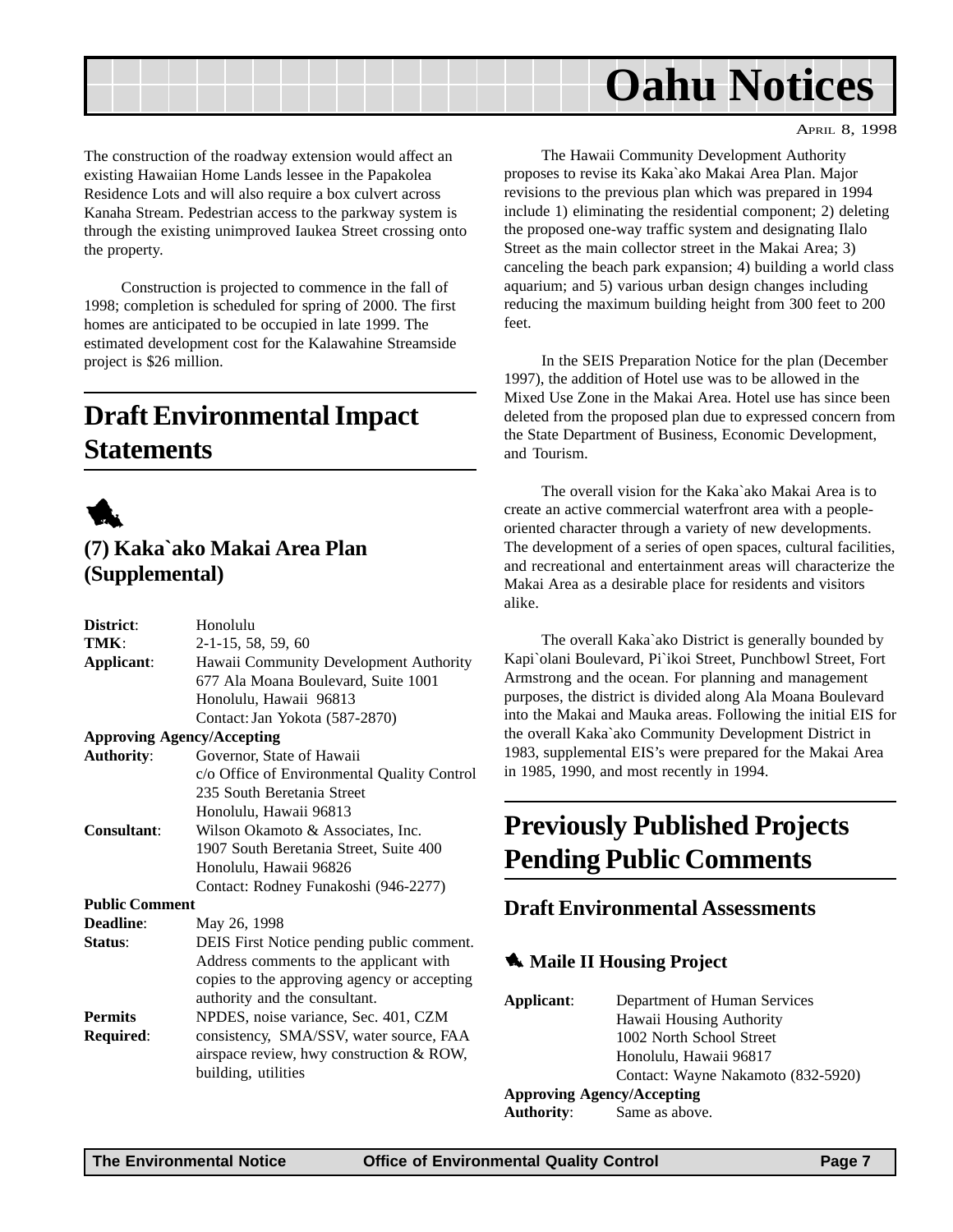## <span id="page-7-0"></span>**Oahu Notices**

APRIL 8, 1998

#### **Public Comment**

**Deadline**: April 22, 1998

### 1 **Pier 51A Sand Island Comfort Station**

| Applicant:                        | Sealand Service, Inc.               |  |
|-----------------------------------|-------------------------------------|--|
|                                   | Pier 51A - Sand Island              |  |
|                                   | P.O. Box 1420                       |  |
|                                   | Honolulu, Hawaii 96806              |  |
|                                   | Contact: Norman Arakaki (842-5370)  |  |
| <b>Approving Agency/Accepting</b> |                                     |  |
| <b>Authority:</b>                 | Department of Transportation        |  |
|                                   | <b>Harbors Division</b>             |  |
|                                   | 79 South Nimitz Highway             |  |
|                                   | Honolulu, Hawaii 96813              |  |
|                                   | Contact: Napoleon Agraan (587-1956) |  |
| <b>Public Comment</b>             |                                     |  |

**Deadline**: **April 22, 1998** 

### 1 **Sunset Beach Improvements**

| Applicant: | City and County of Honolulu        |
|------------|------------------------------------|
|            | Department of Parks and Recreation |
|            | 650 South King Street              |
|            | Honolulu, Hawaii 96813             |
|            | Contact: Donald Griffin (527-6324) |
|            |                                    |

### **Approving Agency/Accepting**

**Authority**: Same as above. **Public Comment Deadline**: April 22, 1998

### **Environmental Impact Statement Preparation Notices**

### 1 **Puaena Campgrounds (Special Management Area)**

| Applicant:            | Campers Villages, LLC                    |
|-----------------------|------------------------------------------|
|                       | c/o Maho Bay Camps, Inc.                 |
|                       | 17A East 73rd Street                     |
|                       | New York, New York 10021                 |
|                       | Contact: Stanley Selengut (212-472-9453) |
|                       | <b>Approving Agency/Accepting</b>        |
| Authority:            | City and County of Honolulu              |
|                       | Department of Land Utilization           |
|                       | 650 South King Street, 7th Floor         |
|                       | Honolulu, Hawaii 96813                   |
|                       | Contact: Ardis Shaw-Kim (527-5349)       |
| <b>Public Comment</b> |                                          |
| <b>Deadline:</b>      | April 22, 1998                           |

### **Draft Environmental Impact Statements**

#### 1 **Waiola Regional Park and Sports Complex**

| Applicant:            | City and County of Honolulu        |
|-----------------------|------------------------------------|
|                       | <b>Building Department</b>         |
|                       | 650 South King Street, 2nd Floor   |
|                       | Honolulu, Hawaii 96813             |
|                       | Contact: Warren Sato (527-6370)    |
|                       | <b>Approving Agency/Accepting</b>  |
| <b>Authority:</b>     | Mayor, City and County of Honolulu |
|                       | 530 South King Street, 3nd Floor   |
|                       | Honolulu, Hawaii 96813             |
| <b>Public Comment</b> |                                    |
| Deadline:             | May 7, 1998                        |

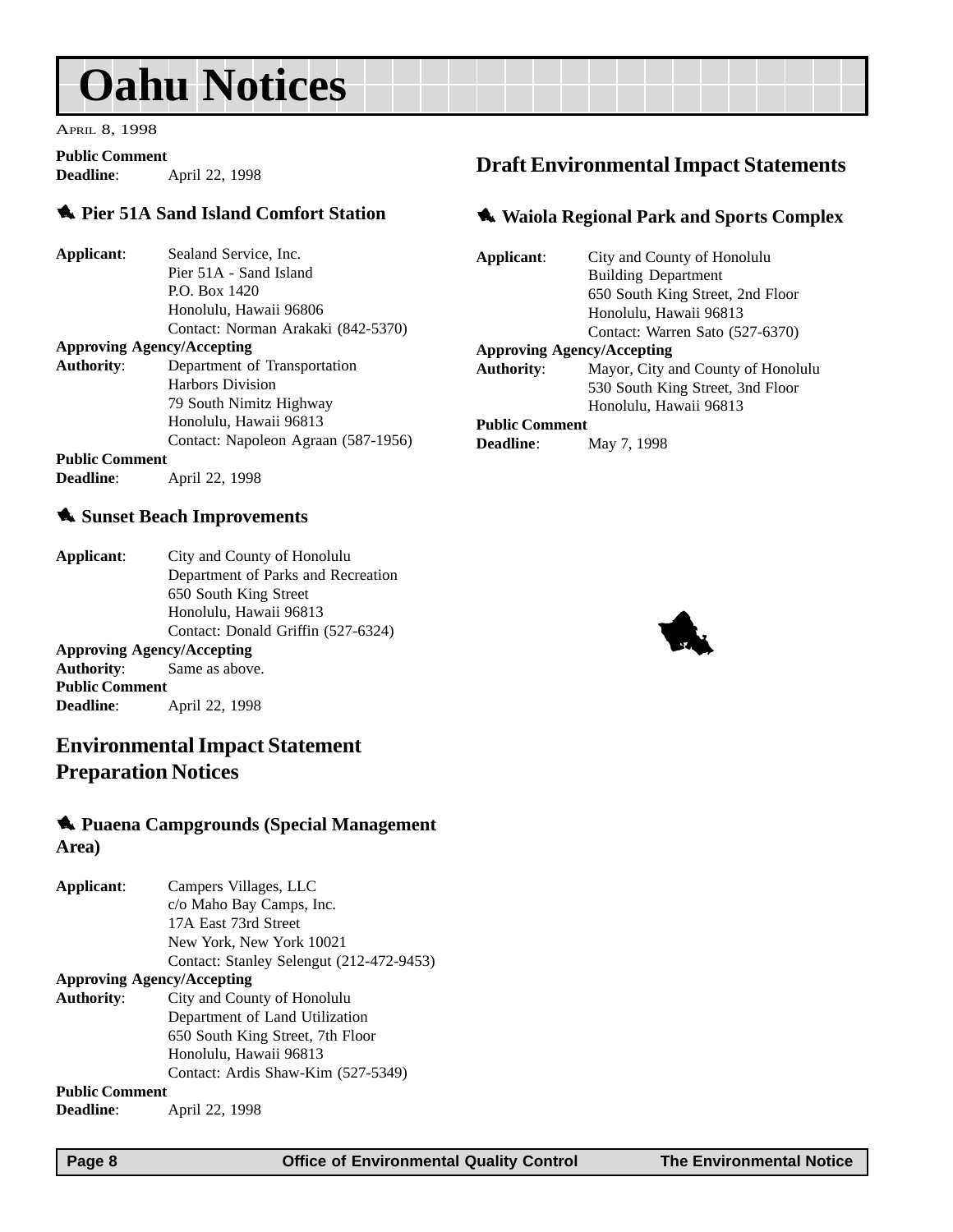## **Maui Notices**

**1**

APRIL 8, 1998

### <span id="page-8-0"></span>**Final Environmental Assessments/FONSI**

**2**

### $\blacklozenge$ **(1) Ke`anae Baseyard Renovations (Supplemental)**

| District:               | Hana                                   |
|-------------------------|----------------------------------------|
| TMK:                    | 1-1-02:por. 09 and 10                  |
| Applicant:              | Department of Accounting and General   |
|                         | Services                               |
|                         | P.O. Box 119                           |
|                         | Honolulu, Hawaii 96810                 |
|                         | Contact: Eric Nishimoto (586-0468)     |
|                         | <b>Approving Agency/Accepting</b>      |
| <b>Authority:</b>       | Department of Accounting and General   |
|                         | <b>Services</b>                        |
|                         | P.O. Box 119                           |
|                         | Honolulu, Hawaii 96810                 |
|                         | Contact: Eric Nishimoto (586-0468)     |
| <b>Consultant:</b>      | Munekiyo, Arakawa & Hiraga, Inc.       |
|                         | 305 High Street, Suite 104             |
|                         | Wailuku, Hawaii 96793                  |
|                         | Contact: Michael Munekiyo (244-2015)   |
| <b>Public Challenge</b> |                                        |
| <b>Deadline:</b>        | May 8, 1998                            |
| Status:                 | FEA/FONSI issued, project may proceed. |
| <b>Permits</b>          | LUC special use permit, SMA,           |
| Required:               | grading, building                      |

The State Department of Accounting and General Services (DAGS) is proposing to modify the drainage system improvements that were originally proposed in connection with the redevelopment of the existing State Highways Division baseyard in Ke`anae, Maui, Hawaii.

The Ke`anae Baseyard occupies an area of approximately 3.1 acres and is identified by TMK 1-1-02: 10. A Final Environmental Assessment (EA) and Findings of No Significant Impact (FONSI) for the Ke`anae Baseyard Renovation project was published in the April 8, 1997 edition of the Environmental Notice. The scope of the renovation project encompassed the demolition of the baseyard's existing, deteriorated facilities and the construction of a new truck/storage shed, a new office building, and new aboveground fuel storage tanks and dispensers, as well as drainage system and ancillary improvements.

The proposed drainage system modifications are anticipated to further improve existing drainage conditions in the area, including minimizing the effects of offsite runoff from the adjoining Hana Highway. The proposed drainage system improvements will involve the construction of a new drainline, inlets, and a headwall located on an adjoining State-owned parcel (TMK: 1-1-02: 09) which is occupied by the YMCA's Camp Ke`anae. Due to these modifications, the drainline along Ke`anae Homestead Road and the location of a headwall situated on a State-owned parcel makai of the Homestead Road that were originally proposed for the project have now been eliminated and will not be implemented.

With the exception of the proposed drainage system modifications, no other changes to the scope of the project are proposed.



| <b>District:</b> | Lahaina                            |
|------------------|------------------------------------|
| TMK:             | $4 - 3 - 3:108$                    |
| Applicant:       | Napilihau Villages Joint Venture   |
|                  | 900 Fort Street, Suite 1560        |
|                  | Honolulu, Hawaii 96813             |
|                  | Contact: Wayne Tanigawa (535-2131) |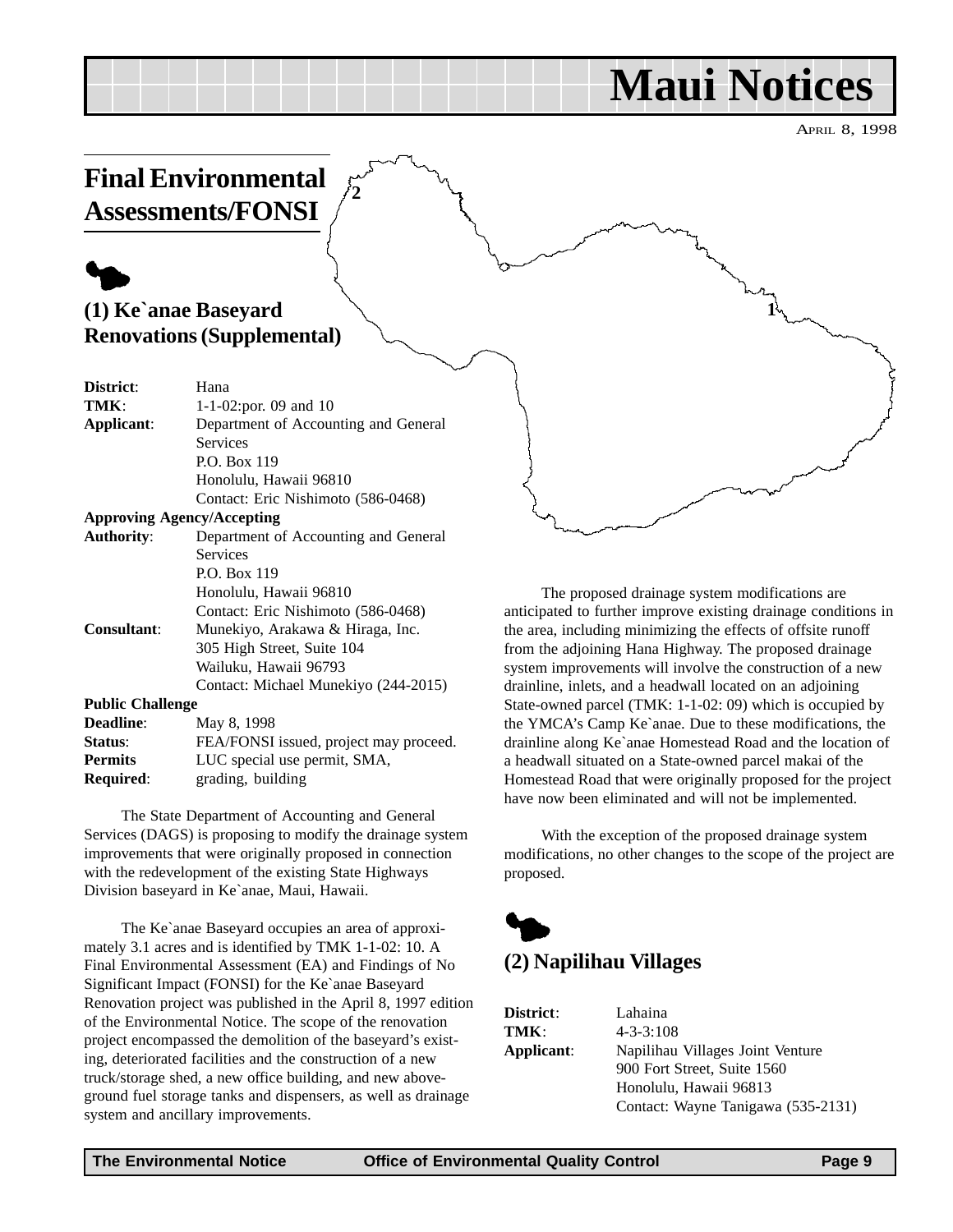## <span id="page-9-0"></span>**Maui Notices**

#### APRIL 8, 1998

#### **Approving Agency/Accepting**

| <b>Authority:</b>       | County of Maui, Planning Commission    |
|-------------------------|----------------------------------------|
|                         | 250 S. High Street                     |
|                         | Wailuku, Hawaii 96793                  |
|                         | Contact: Clayton Yoshida (243-7735)    |
| <b>Consultant:</b>      | Munekiyo & Arakawa                     |
|                         | 305 High Street, Suite 104             |
|                         | Wailuku, Hawaii 96793                  |
|                         | Contact: Michael Munekiyo (244-2015)   |
| <b>Public Challenge</b> |                                        |
| <b>Deadline:</b>        | May 8, 1998                            |
| Status:                 | FEA/FONSI issued, project may proceed. |
| <b>Permits</b>          |                                        |
| Required:               | NPDES, SMA                             |
|                         |                                        |

The Napilihau Villages Joint Venture, the applicant and landowner for the Napilihau Villages project, prepared a Draft Environmental Assessment (EA) (pursuant to a November 5, 1997 Hawaii Supreme Court ruling) in accordance with Chapter 343, Hawaii Revised Statutes. The Draft EA addressed the entire 17-acre property encompassing 296 affordable townhouse units.

The proposed action initially consisted of four (4) phases. The 76-unit Phase I project, located on TMK 4-3- 3:108, has been substantially completed with certificates of occupancy issued for three (3) of the eight (8) completed buildings. Construction on the ninth Phase I building has been initiated, with construction approximately 60% complete.

Given the near to mid-term uncertainty regarding market conditions, the applicant has decided to withdraw Phases II, III and IV (TMK's 4-3-3: 110, 122 and 123). Should the applicant decide to proceed to develop these properties at a future point in time, new and separate applications for Special Management Area Permit approval will need to be filed with the Planning Department.

Although the Napilihau Villages project is now defined by Phase I alone, the project was assessed in the context of the total 296 units initially proposed for all phases. Issues relating to cumulative impacts have been addressed in this regard.

At its meeting of March 24, 1998, the Maui Planning Commission voted to approve the filing of the Final EA for the redefined project as a Findings of No Significant Impact.

### **Previously Published Projects Pending Public Comments**

### **Draft Environmental Assessments**

### 3 **Peahi Water Storage Tank**

| Applicant:                        | Peahi Hui                         |
|-----------------------------------|-----------------------------------|
|                                   | 57 Nakoa Drive                    |
|                                   | Wailuku, Hawaii 96793             |
|                                   | and                               |
|                                   | County of Maui                    |
|                                   | Department of Water Supply        |
|                                   | 200 South High Street             |
|                                   | Wailuku, Hawaii 96793             |
|                                   | Contact: Herbert Chang (243-7835) |
| <b>Approving Agency/Accepting</b> |                                   |
| <b>Authority:</b>                 | County of Maui                    |
|                                   | Department of Water Supply        |
|                                   | 200 South High Street             |
|                                   | Wailuku, Hawaii 96793             |
|                                   | Contact: Herbert Chang (243-7835) |
| <b>Public Comment</b>             |                                   |
| <b>Deadline:</b>                  | April 22, 1998                    |
|                                   |                                   |

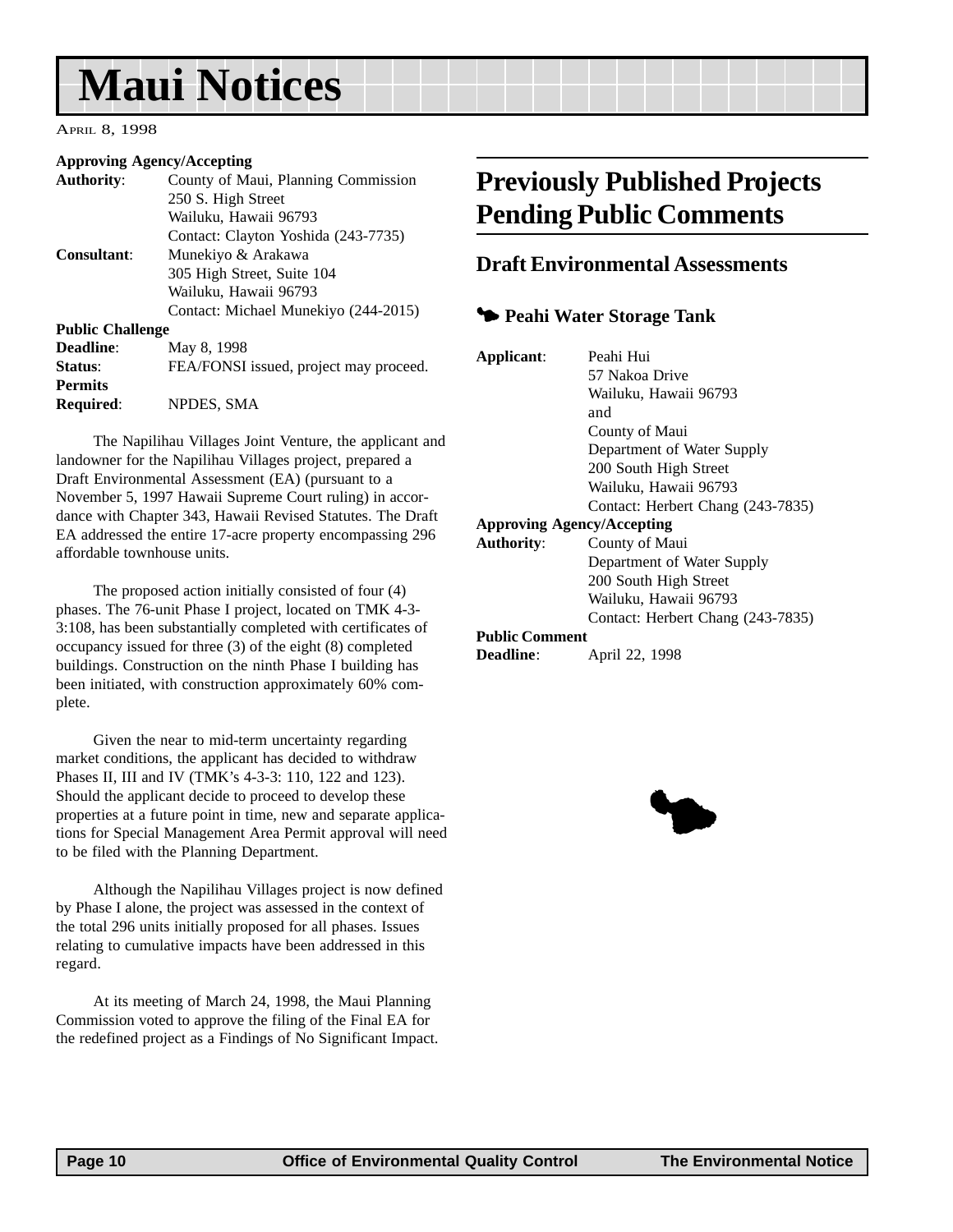### <span id="page-10-0"></span>**Draft Environmental Assessements**



### **(1) Island Dairy Long Term Lease for Dairying Purposes**

| District:             | North Hilo                                                                                                                                                                                                                                                                                                                                                                                                 |
|-----------------------|------------------------------------------------------------------------------------------------------------------------------------------------------------------------------------------------------------------------------------------------------------------------------------------------------------------------------------------------------------------------------------------------------------|
| TMK:                  | $9-1-01:01$ , 02; 3-9-02:07, 08; 4-1-05:01; 4-                                                                                                                                                                                                                                                                                                                                                             |
|                       | $1 - 01:06$                                                                                                                                                                                                                                                                                                                                                                                                |
| Applicant:            | Island Dairy, Inc.                                                                                                                                                                                                                                                                                                                                                                                         |
|                       | P.O. Box 2626                                                                                                                                                                                                                                                                                                                                                                                              |
|                       | Kamuela, Hawaii 96743                                                                                                                                                                                                                                                                                                                                                                                      |
|                       | Contact: Bahman Sadeghi (775-0284)                                                                                                                                                                                                                                                                                                                                                                         |
|                       | <b>Approving Agency/Accepting</b>                                                                                                                                                                                                                                                                                                                                                                          |
| <b>Authority:</b>     | Department of Land and Natural Resources                                                                                                                                                                                                                                                                                                                                                                   |
|                       | Land Division                                                                                                                                                                                                                                                                                                                                                                                              |
|                       | P.O. Box 936                                                                                                                                                                                                                                                                                                                                                                                               |
|                       | Hilo, Hawaii 96721                                                                                                                                                                                                                                                                                                                                                                                         |
|                       | Contact: Charlene Unoki (974-6203)                                                                                                                                                                                                                                                                                                                                                                         |
| <b>Public Comment</b> |                                                                                                                                                                                                                                                                                                                                                                                                            |
| <b>Deadline:</b>      | May 8, 1998                                                                                                                                                                                                                                                                                                                                                                                                |
| $C_{\text{total}}$    | $\overline{\text{DE}}$ $\overline{\text{E}}$ $\overline{\text{E}}$ and $\overline{\text{E}}$ and $\overline{\text{E}}$ and $\overline{\text{E}}$ and $\overline{\text{E}}$ and $\overline{\text{E}}$ and $\overline{\text{E}}$ and $\overline{\text{E}}$ and $\overline{\text{E}}$ and $\overline{\text{E}}$ and $\overline{\text{E}}$ and $\overline{\text{E}}$ and $\overline{\text{E}}$ and $\overline$ |

| DEA First Notice pending public comment.    |
|---------------------------------------------|
| Address comments to the applicant with      |
| copies to the approving agency or accepting |
|                                             |
|                                             |
|                                             |
|                                             |

Island Dairy is applying for long term lease for dairying purposes. The majority of the property will be for grazing of lactating and non lactating dairy cattle and the facility to milk, and conduct activities of a dairy farm. The total number of cattle will be approximately 800 heads and is estimated to increase to 1,200 in approximately 10 years. The proposed facility will be confined to approximately 10 acres located at the 1,400 foot elevation. There will be a milking barn and holding pen, milk processing room and milk loading bay, feed storage building, calf housing, free stalls, waste management system and ancillary infrastructures such as three phase power at the facility, improving and paving some of the existing roads, cross fencing of paddocks and a water system.



### $\blacktriangleright$ **(2) Kanarek Estate Alterations to Streams at Honomu & Kohua**

| District:                         | South Hilo                                |
|-----------------------------------|-------------------------------------------|
| TMK:                              | $2 - 8 - 10:09$ and 17                    |
| Applicant:                        | Jules Kanarek Revocable Living Trust      |
|                                   | c/o Carlsmith Ball Wichman Case & Ichiki, |
|                                   | Attorneys at Law                          |
|                                   | P.O. Box 686                              |
|                                   | Hilo, Hawaii 96721                        |
|                                   | Contact: Steven Lim (935-6644)            |
| <b>Approving Agency/Accepting</b> |                                           |
| <b>Authority:</b>                 | Department of Land and Natural Resources  |
|                                   | Land Division                             |
|                                   | P.O. Box 936                              |
|                                   | Hilo, Hawaii 96721                        |
|                                   | Contact: Charlene Unoki (974-6203)        |
| Consultant:                       | Ron Terry                                 |
|                                   | <b>HCR 9575</b>                           |
|                                   | Keaau, Hawaii 96749                       |
| <b>Public Comment</b>             |                                           |
| <b>Deadline:</b>                  | May 8, 1998                               |
|                                   |                                           |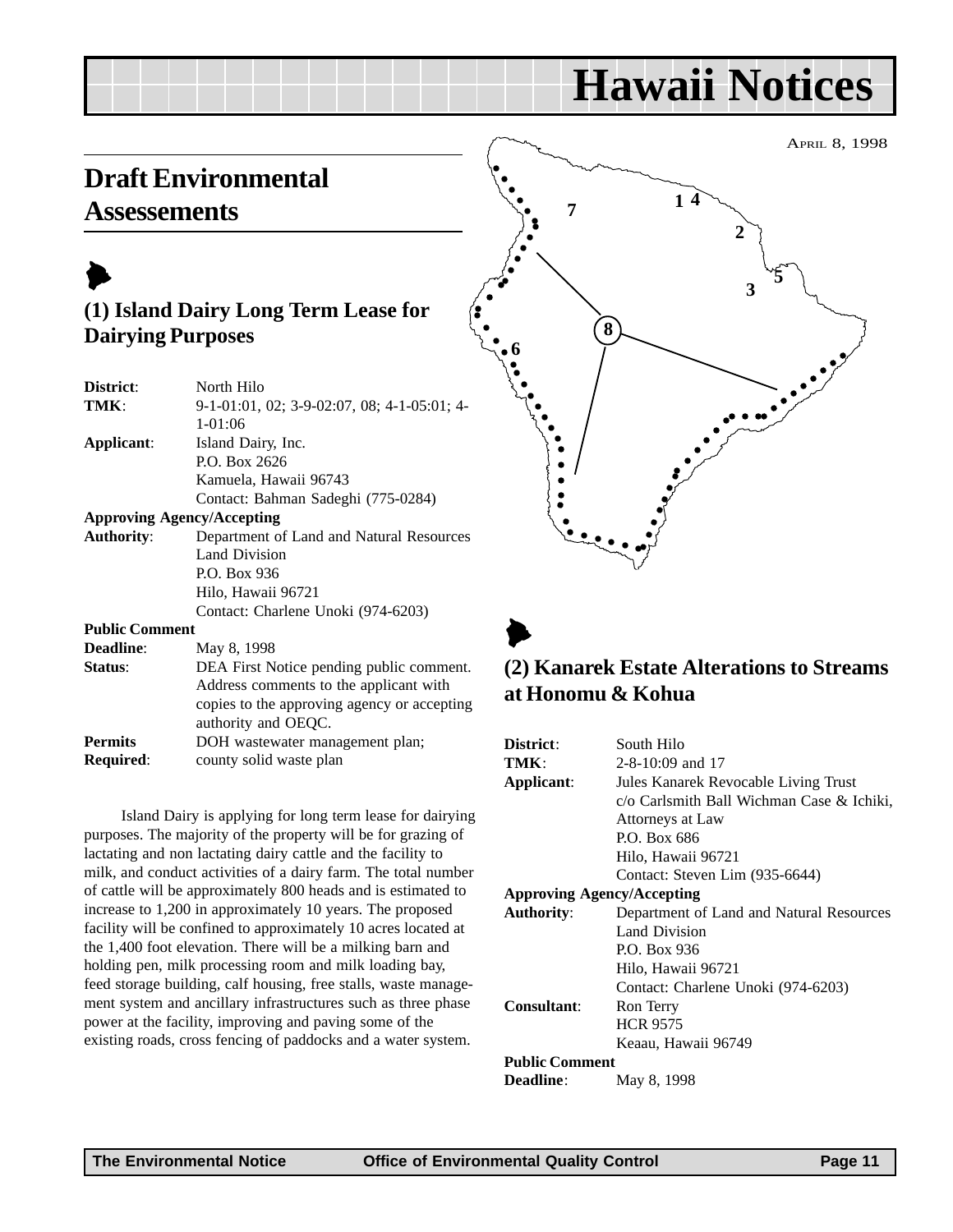#### <span id="page-11-0"></span>APRIL 8, 1998

| Status:          | DEA First Notice pending public comment.    |
|------------------|---------------------------------------------|
|                  | Address comments to the applicant with      |
|                  | copies to the approving agency or accepting |
|                  | authority, the consultant and OEQC.         |
| <b>Permits</b>   | Army 404, NPDES, water quality              |
| <b>Required:</b> | certification, SCAP, grading                |

There were three separate unauthorized activities involving alterations of stream channels on State land and on an adjacent private parcel near Honomu. The activities were undertaken by the adjacent landowner in order to develop access for his properties. One involved repair of a bridge on a permanent stream, another the construction of a roadway and culvert on an intermittent stream and the last, the repair of a roadway on an existing culvert above an intermittent stream. When State authorities became aware of the activities, they ordered the landowner to cease further work and apply for the appropriate permits. The landowner has subsequently passed away. A trust that is executing his estate is attempting to resolve the violations.

The alternatives under consideration are to remove some or all of the structures, or to obtain permits for some or all, with mitigation measures designed to reduce and/or compensate for impacts.

Short-term impacts involving sedimentation of streams and aquatic habitat disruption resulted from the unauthorized activities. These impacts have largely ceased. The Commission on Water Resource Management (CWRM) will determine appropriate mitigation and/or penalties.

Under a removal alternative, the removal of the structures would mitigate any continuing impact. Best management practices concerning sediment containment should be incorporated into the permit conditions governing removal of the structures.

Under the as-is and tributary road block access alternatives, the following mitigation is suggested: a) funding for professional aquatic biology survey of the affected streams or other areas, as appropriate and determined by CWRM or b) fencing of the stream banks at tributary culvert to the degree necessary to prevent cattle from accessing the stream. These mitigation measures are initial proposals only and must be understood as subject to additions or changes by CWRM.

No appreciable long term impacts have resulted from the action.

### $\blacktriangleright$ **(3) Kaumana Homesteads Easements**

| District:                         | South Hilo                                  |
|-----------------------------------|---------------------------------------------|
| TMK ·                             | 2-5-44:por. 1; 2-5-45:por. 1                |
| Applicant:                        | Richard M. Towill                           |
|                                   | c/o 420 Waiakamilo Road, Suite 411          |
|                                   | Honolulu, Hawaii 96817-4941                 |
| <b>Approving Agency/Accepting</b> |                                             |
| <b>Authority:</b>                 | Department of Land and Natural Resources    |
|                                   | <b>Land Division</b>                        |
|                                   | P.O. Box 936                                |
|                                   | Hilo, Hawaii 96721                          |
|                                   | Contact: Charlene Unoki (974-6203)          |
| <b>Consultant:</b>                | R.M. Towill Corporation                     |
|                                   | 420 Waiakamilo Road, Suite 411              |
|                                   | Honolulu, Hawaii 96817-4941                 |
|                                   | Contact: Colette Sakoda (842-1133)          |
| <b>Public Comment</b>             |                                             |
| Deadline:                         | May 8, 1998                                 |
| Status:                           | DEA First Notice pending public comment.    |
|                                   | Address comments to the applicant with      |
|                                   | copies to the approving agency or accepting |
|                                   | authority, the consultant and OEQC.         |
| <b>Permits</b>                    |                                             |
| Required:                         | Change of zone approval                     |
|                                   |                                             |

Mr. Richard Towill, through its consultant, is requesting approval for two perpetual, non-exclusive easements for access and utility purposes over, under and across portions of vacant State lands located at Kaumana, South Hilo, Hawaii.

Applicant is in the process of obtaining a change in zoning to facilitate the subdivision and development of approximately 147.5 acres and 107 acres into one acre agricultural lots. Approximately ninety-one lots will be located to the south of the proposed Puainako Street Extension and have access via Kaumana Drive and the Puainako Street Extension. Twenty-one lots will have access via Hapuu Road. Hapuu Road is an approximately thirty feet wide deadend road and currently used only as an access to the two privately held properties. The proposed development will require the widening of Hapuu Road to fifty feet in order to meet State and County standards. A large block of the land to the west of Hapuu Road is vacant and owned by the State. The applicant is requesting to purchase two easements of approximately 3,650 square feet along the existing Hapuu Road easement and approximately 9,760 square feet for the proposed access road from Kaumana Drive.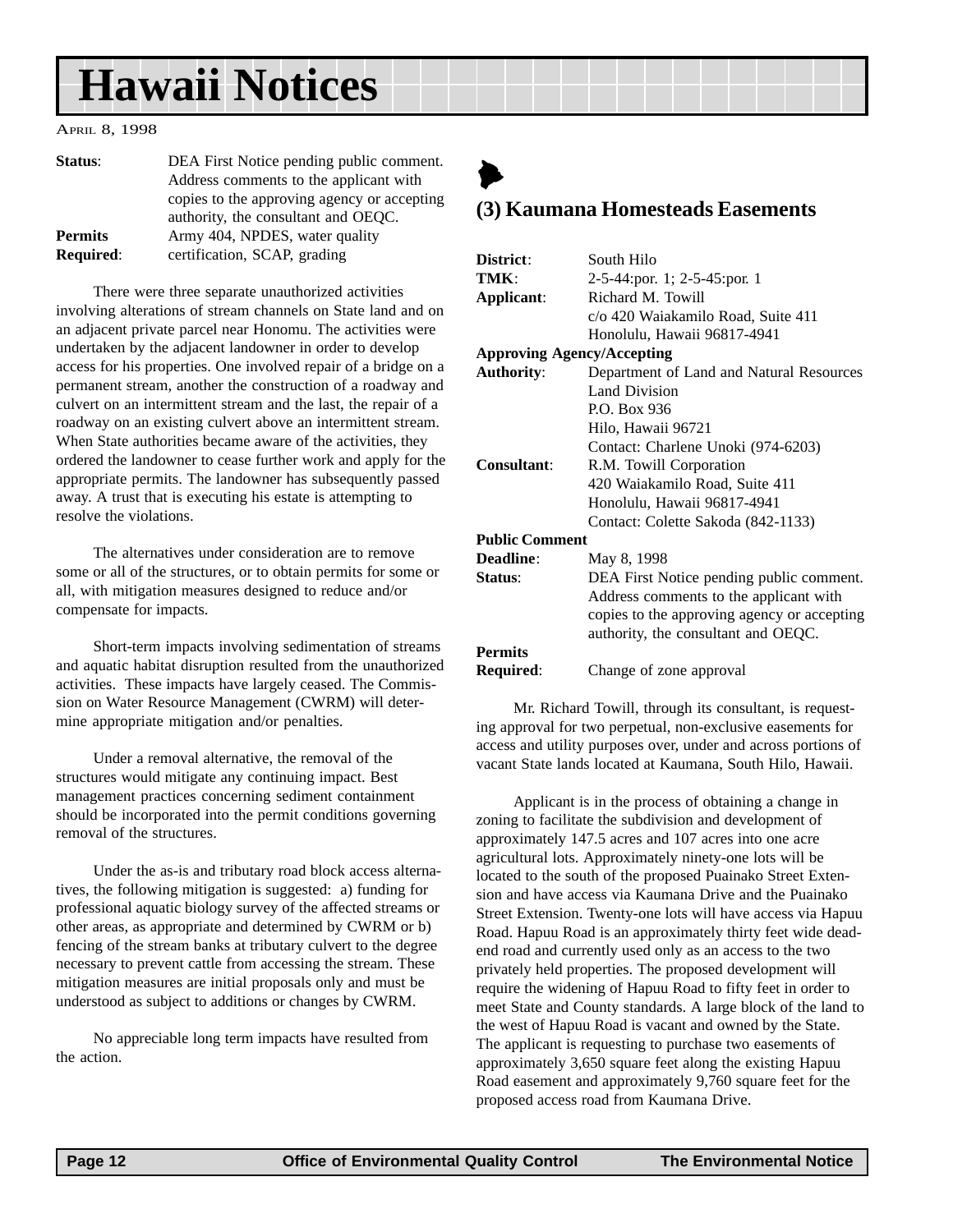APRIL 8, 1998

### <span id="page-12-0"></span> $\blacktriangleright$ **(4) Laupahoehoe Fire Station**

| District:             | North Hilo                               |
|-----------------------|------------------------------------------|
| TMK:                  | $3 - 2 - 04:39$                          |
| Applicant:            | County of Hawaii, Fire Department        |
|                       | 777 Kilauea Avenue, Mall Lane, Room 6    |
|                       | Hilo, Hawaii 96720                       |
|                       | Contact: Lloyd Narimatsu (961-8373)      |
|                       | <b>Approving Agency/Accepting</b>        |
| <b>Authority:</b>     | County of Hawaii, Fire Department        |
|                       | 777 Kilauea Avenue, Mall Lane, Room 6    |
|                       | Hilo, Hawaii 96720                       |
|                       | Contact: Lloyd Narimatsu (961-8373)      |
| <b>Consultant:</b>    | Brian Nishimura, Planning Consultant     |
|                       | $(935 - 7692)$                           |
|                       | 101 Aupuni Street, #217                  |
|                       | Hilo, Hawaii 96720                       |
| <b>Public Comment</b> |                                          |
| <b>Deadline:</b>      | May 8, 1998                              |
| Status:               | DEA First Notice pending public comment. |
|                       | Address comments to the applicant with   |
|                       | copies to the consultant and OEQC.       |
| <b>Permits</b>        |                                          |
| Required:             | Building                                 |
|                       |                                          |

The Hawaii County Fire Department has received a grant of \$200,000 in federal funds from the Community Development Block Grant (CDBG) Program to construct a new 24-hour fire station in the community of Laupahoehoe, Hawaii. The project will be situated on a 66,755 square foot parcel which is already utilized by the Police and Fire Departments with six existing structures. The property is situated approximately 200 feet southeast of the intersection of the Mamalahoa Highway and the Government Main Road, Manowaiopae Homesteads, North Hilo, Hawaii.

Access to the subject property is provided off of the Government Main Road which has a forty (40) foot wide right-of-way and a twenty (20) foot wide pavement. The Fire Department is currently borrowing an old two story dwelling and a unattached garage from the Police Department to utilize as the Laupahoehoe Fire Station. The Fire Department also utilizes an unattached apparatus building that will also be retained. Upon completion of the new fire station, the two store dwelling and the garage will be returned to the Police Department for their use. The new structure will be situated behind the existing two story dwelling and the existing apparatus building in the southern corner of the property.

The new building will be a single story wood frame structure with a cement slab base having an area of approximately 1,600 square feet (40' x 40'). The new 24 hour manned fire station will have one apparatus bay, a bathroom, office, kitchen and dormitory. There is no fuel/gasoline storage facility involved with the proposed project. The design will allow the station to be utilized as a community emergency center and/or command post during disasters.



### **(5) Renew Hawaii Composting and Recycling Operations**

| District:                         | South Hilo                                  |
|-----------------------------------|---------------------------------------------|
| TMK:                              | 2-1-13:portion 11                           |
| Applicant:                        | Renew Hawaii, Inc.                          |
|                                   | P.O. Box 11046                              |
|                                   | Hilo, Hawaii 96721                          |
|                                   | Contact: Andrea Alonzo (895-5665)           |
| <b>Approving Agency/Accepting</b> |                                             |
| <b>Authority:</b>                 | Department of Land and Natural Resources    |
|                                   | Land Division                               |
|                                   | P.O. Box 936                                |
|                                   | Hilo, Hawaii 96721                          |
|                                   | Contact: Charlene Unoki (974-6203)          |
| <b>Public Comment</b>             |                                             |
| <b>Deadline:</b>                  | May 8, 1998                                 |
| Status:                           | DEA First Notice pending public comment.    |
|                                   | Address comments to the applicant with      |
|                                   | copies to the approving agency or accepting |
|                                   | authority and OEQC.                         |
| <b>Permits</b>                    |                                             |
| <b>Required:</b>                  |                                             |

The subject property was formerly licensed to Jas. W. Glover, Ltd. for the removal of rock and waste deposits for commercial use by mining. It expired on May 9, 1997. The site is near the Hilo Landfill, transfer station and other state quarry operations. It is presently fenced and gated with a concrete driveway leading into the "pit". The pit is cleared and flat. A natural screening mechanism from drive-by traffic and deterrent for potential trespassing.

The applicant is applying for a month-to-month revocable permit for composting and recycling purposes. Applicant is contracted by the County of Hawaii to recover and divert green and wood materials from the Hilo Landfill and to serve as an educational vehicle for the public. Yard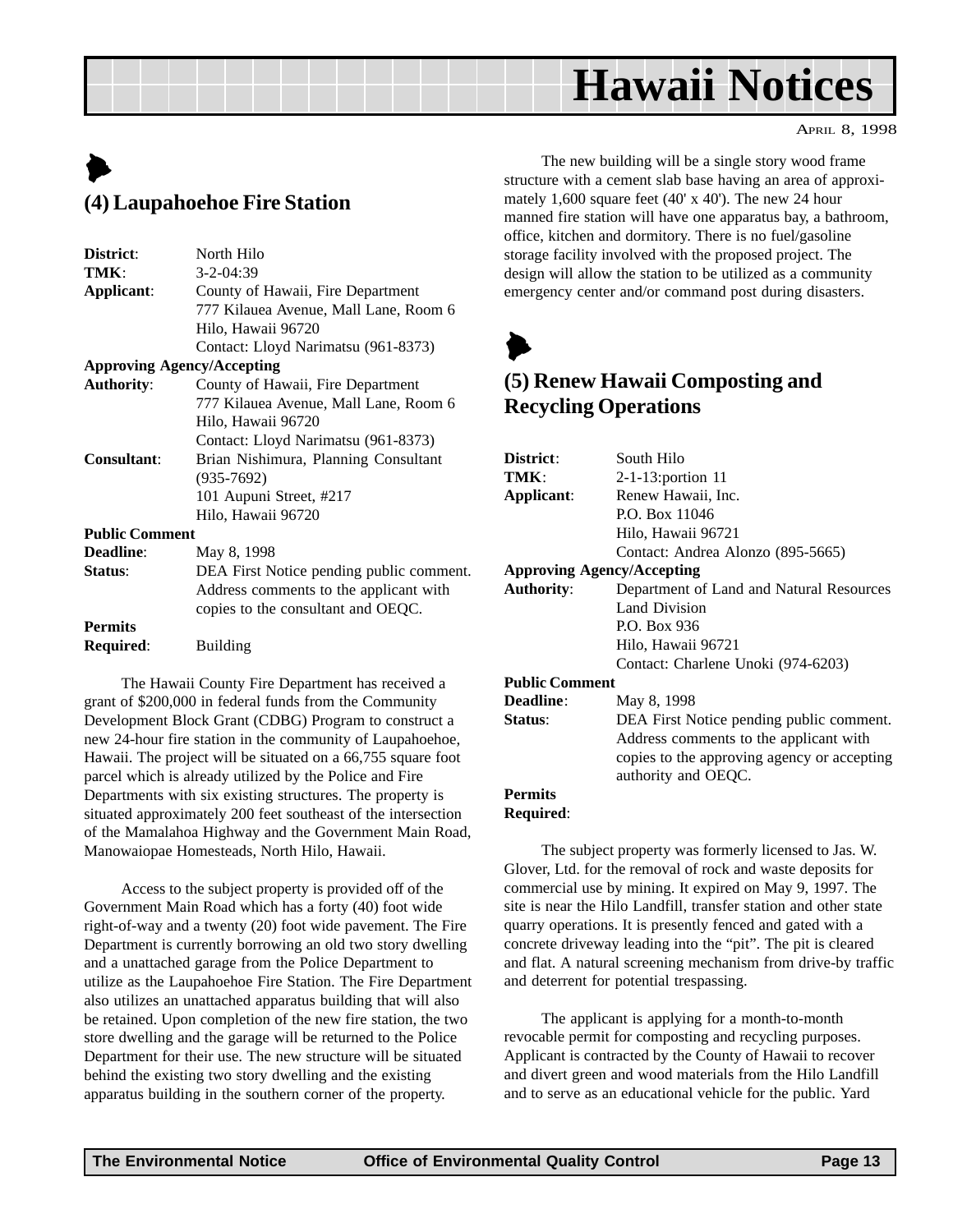#### <span id="page-13-0"></span>APRIL 8, 1998

and plant trimmings, as well as land clearing materials would be simultaneously processed and sold as mulch and compost products.

## $\blacktriangleright$

### **(6) Waiaha Exploratory Well**

| District:             | North Kona                               |
|-----------------------|------------------------------------------|
| TMK:                  | $7 - 5 - 15:15$                          |
| Applicant:            | County of Hawaii                         |
|                       | Department of Water Supply               |
|                       | 25 Aupuni Street                         |
|                       | Hilo, Hawaii 96720                       |
|                       | Contact: William Atkins (961-8660)       |
|                       | <b>Approving Agency/Accepting</b>        |
| <b>Authority:</b>     | County of Hawaii                         |
|                       | Department of Water Supply               |
|                       | 25 Aupuni Street                         |
|                       | Hilo, Hawaii 96720                       |
|                       | Contact: William Atkins (961-8660)       |
| <b>Public Comment</b> |                                          |
| <b>Deadline:</b>      | May 8, 1998                              |
| Status:               | DEA First Notice pending public comment. |
|                       | Address comments to the applicant with   |
|                       | copies to OEQC.                          |
| <b>Permits</b>        |                                          |
| Required:             | <b>CWRM</b>                              |
|                       |                                          |

The project will consist of drilling, casing, and testing a new 26-inch diameter exploratory well to replace the existing exploratory well ( No. 3857-01), which was not completed. The new exploratory well will be constructed in accordance with the "Hawaii Well Construction and Pump Installation Standards" as revised on January 23, 1997.

Other site improvements subject to test results may include site grading for the installation of a reservoir, pumps, and a control building. New onsite A.C. paving will also be provided.

The project site, located 200 feet east of Mamalahoa Highway, is owned in fee by the Department of Water Supply.

Funding for the proposed project is by DWS funds. The estimated cost is \$1.1 million.

## **Final Environmental Assessments/Findings of No Significant Impacts (FONSI)**

## $\blacktriangleright$

### **(7) Department of Water Supply District Office**

| District:                         | South Kohala                             |  |  |
|-----------------------------------|------------------------------------------|--|--|
| TMK:                              | $6 - 5 - 07:08$                          |  |  |
| Applicant:                        | County of Hawaii                         |  |  |
|                                   | Department of Water Supply               |  |  |
|                                   | 25 Aupuni Street                         |  |  |
|                                   | Hilo, Hawaii 96720                       |  |  |
|                                   | Contact: Kenneth Ikemori (961-3723)      |  |  |
| <b>Approving Agency/Accepting</b> |                                          |  |  |
| <b>Authority:</b>                 | County of Hawaii                         |  |  |
|                                   | Department of Water Supply               |  |  |
|                                   | 25 Aupuni Street                         |  |  |
|                                   | Hilo, Hawaii 96720                       |  |  |
|                                   | Contact: Kenneth Ikemori (961-3723)      |  |  |
| Consultant:                       | Sidney Fuke (969-1522)                   |  |  |
|                                   | 100 Pauahi Street, Suite 212             |  |  |
|                                   | Hilo, Hawaii 96720                       |  |  |
| <b>Public Challenge</b>           |                                          |  |  |
| Deadline:                         | May 8, 1998                              |  |  |
| Status:                           | FEA/FONSI issued, project may proceed.   |  |  |
| <b>Permits</b>                    | Building, grading, underground injection |  |  |
|                                   |                                          |  |  |

**Required:** control & wastewater permits

The County of Hawaii Department of Water Supply is proposing to construct a new district office and maintenance facility and related improvements on a 2.296 acre parcel. The proposed facility is to be located on the site of the Department's existing office and maintenance facility on the northeast corner of Kawaihae Road (Highway 19) and Opelo Road in Waimea, Hawaii. This site was former state land that was transferred to the County Board of Water Supply through an Executive Order on April 16, 1975.

The existing facility is too small to accommodate the needs of the office. It will be retained and used for storage and other purposes.

The proposed single-story 4,000 square foot structure would have spaces for offices, a meeting room, a computer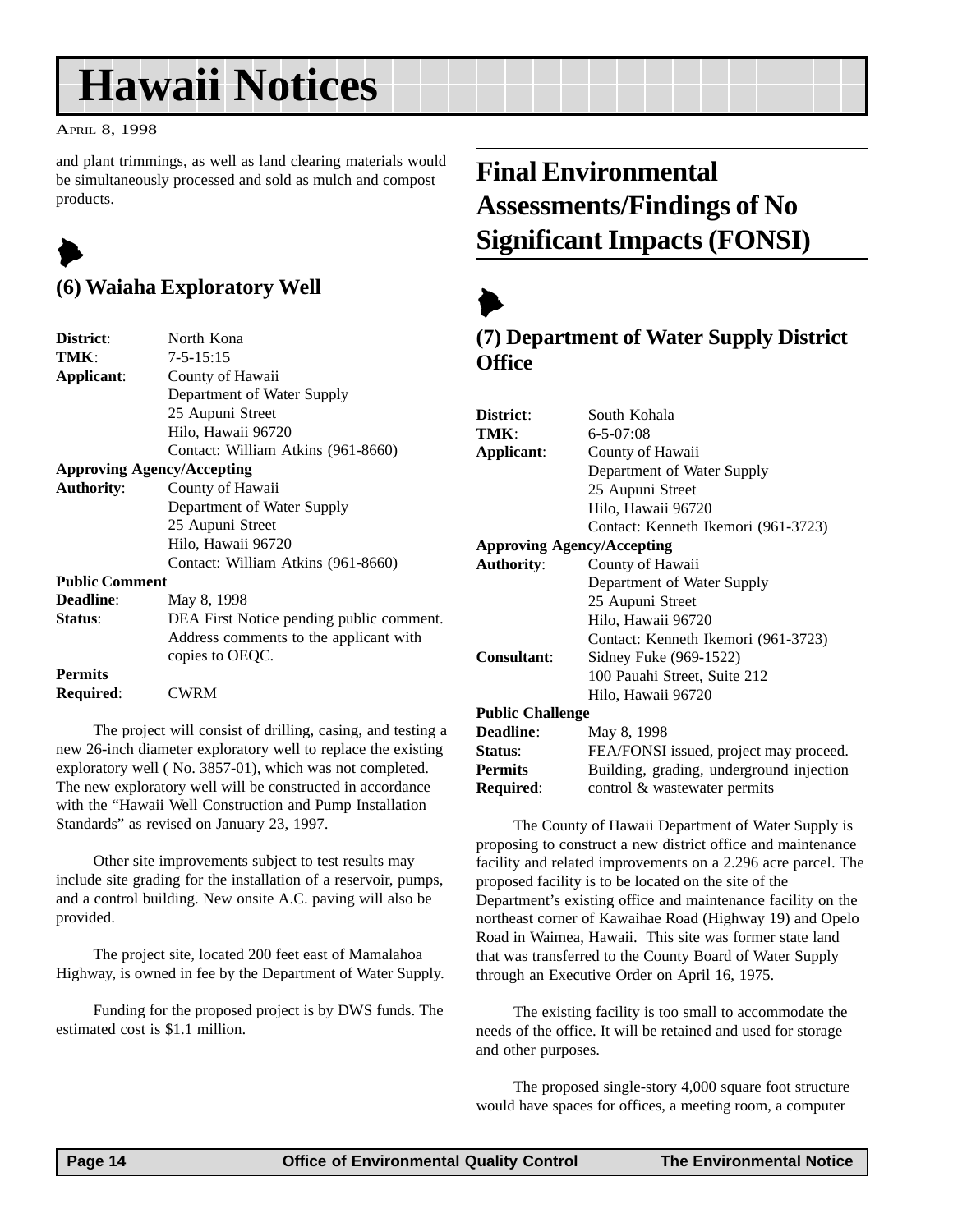<span id="page-14-0"></span>

room, and storage. There would be a facade in the front of the structure to typify the "paniolo" flavor of Waimea. Extensive landscaping within and surrounding the site will be implemented. There would also be 24 paved parking stalls, one of which will be a handicapped stall.

Also being proposed is a  $300<sub>±</sub>$  square foot shed for an above ground gasoline tank to service the Department's vehicles. This would be adjacent and mauka of the proposed office building.

There are commercial uses surrounding three sides of the site. There are residences on the mauka end of the site. The proposed structures would be sited more than 250 feet from that property line, however.

## **National Environmental Policy Act (NEPA)**



### **(8) Ala Kahakai National Trail Study and Final EIS**

| District:       | Kohala, Kona, Ka'u, and Puna             |  |  |
|-----------------|------------------------------------------|--|--|
| TMK:            | Various                                  |  |  |
| Agency:         | U.S. Department of the Interior          |  |  |
|                 | National Park Service                    |  |  |
|                 | 600 Harrison Street, Suite 600           |  |  |
|                 | San Francisco, California 94107-1372     |  |  |
| <b>Contact:</b> | Meredith Kaplan, phone (415) 427-1438 or |  |  |
|                 | email to meredith_kaplan@nps.gov         |  |  |

OEQC has received from the National Park Service (NPS), on March 20, 1998, one copy of the National Trail Study and Final EIS prepared under the National Environmental Policy Act for the historic 175-mile Ala Kahakai trail which spans coastline of the districts of Kohala, Kona, Ka' and Puna. For the FEIS a 30-day no action period will be initiated by publication of notice of availability of the FEIS in the *Federal Register*. After the 30-day period, the National Park Service will prepare a Record of Decision for transmittal of the document to the United States Congress by the Secretary of the Interior. After extensive public comment from landowners, agencies, organizations and concerned individuals, the NPS recommended that Alternative B - Continuous National Historic Trail as the plan of choice. Issues raised by

commenters include: the need to discuss impacts of a sovereign native government on the proposed plan; effects on lands designated as Hawaiian Home Lands under the State Constitution; ascertaining that the State has clear title to the trail or segments thereof; the need to discuss wahipana, the network of other trails joining the Ala Kahakai, and cultural impacts; role of cars in providing access; commercial use impacts; sewer easements and utility corridors; cumulative impact on view corridors which may impact land use on private property; landowner liability; maintaining anchialine pond integrity; impacts to endangered water birds; and, the need to provide a copy of the management plan to the public. Comments on the FEIS must be received by **WEDNESDAY, APRIL 29, 1998**. See also page 22 of this Notice for additional information.

### **Previously Published Projects Pending Public Comments**

### **Draft Environmental Assessments**

### 6 **Kawaihae Waterline Replacement Project**

| Applicant:                        | County of Hawaii                  |  |  |  |
|-----------------------------------|-----------------------------------|--|--|--|
|                                   | Department of Water Supply        |  |  |  |
|                                   | 25 Aupuni Street                  |  |  |  |
|                                   | Hilo, Hawaii 96720-4252           |  |  |  |
|                                   | Contact: Keith Okamoto (961-8660) |  |  |  |
| <b>Approving Agency/Accepting</b> |                                   |  |  |  |
| <b>Authority:</b>                 | Same as above.                    |  |  |  |
| <b>Public Comment</b>             |                                   |  |  |  |
| Deadline:                         | April 22, 1998                    |  |  |  |

### **Final Environmental Impact Statements**

### 6 **Waimea-Paauilo Watershed**

| Applicant:                        | Department of Agriculture                   |  |
|-----------------------------------|---------------------------------------------|--|
|                                   | P.O. Box 22159                              |  |
|                                   | Honolulu, Hawaii 96823-2159                 |  |
|                                   | Contact: Paul Matsuo (973-9473)             |  |
| <b>Approving Agency/Accepting</b> |                                             |  |
| <b>Authority:</b>                 | Governor, State of Hawaii                   |  |
|                                   | c/o Office of Environmental Quality Control |  |
|                                   | 235 South Beretania Street, Suite 702       |  |
|                                   | Honolulu, Hawaii 96813                      |  |
| Status:                           | FEIS currently being reviewed by the Office |  |
|                                   | of Environmental Quality Control.           |  |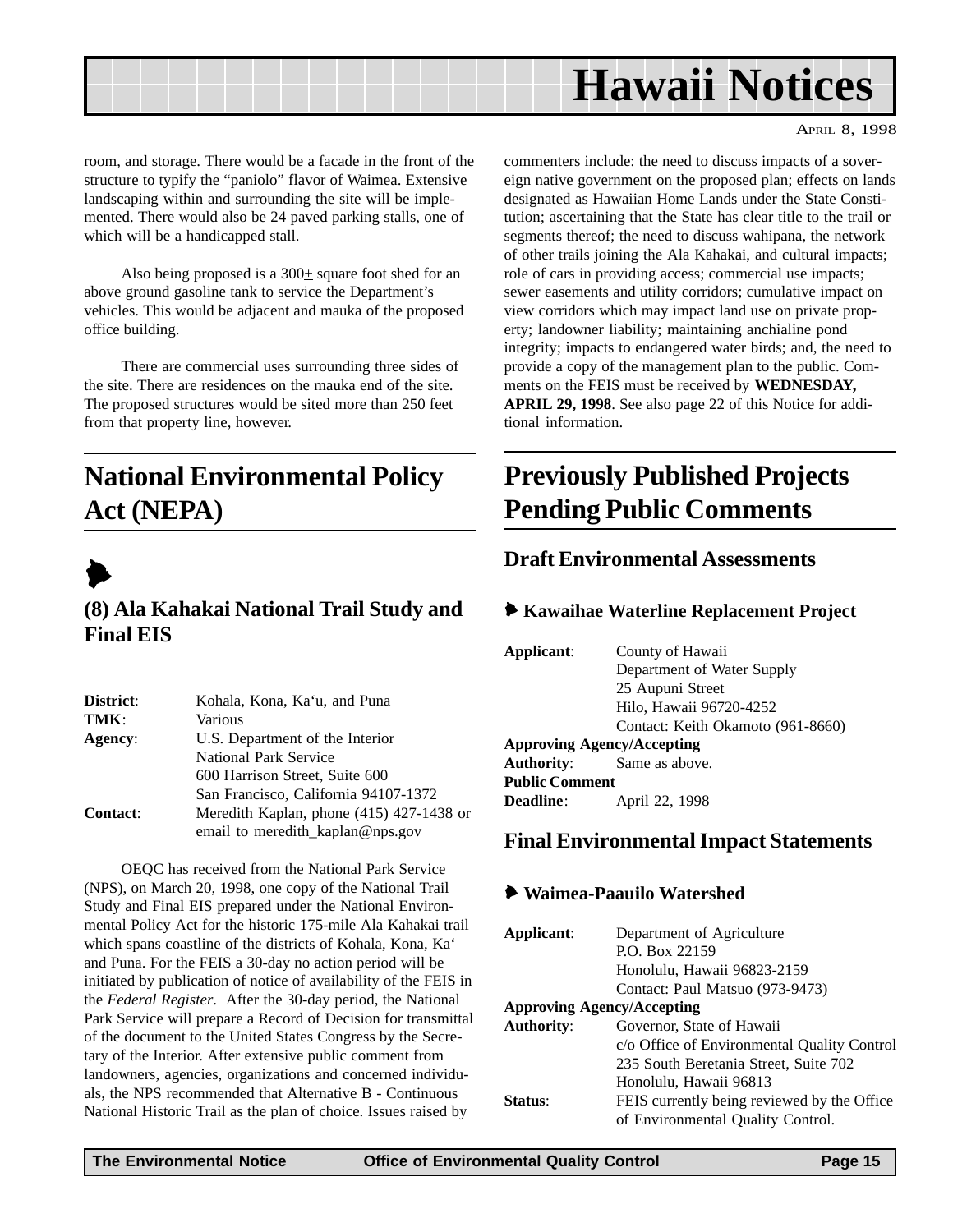## <span id="page-15-0"></span>**Kauai Notices**

APRIL 8, 1998

## **Final Environmental Assessments/Findings of No Significant Impacts (FONSI)**

## $\bullet$

### **(1) Hanapepe Well Development, Transmission, and Appurtenances**

| District:               | Waimea                                 |
|-------------------------|----------------------------------------|
| TMK:                    | 1-8-13:36; 1-7-06:por. 06; 1-8-06:por. |
|                         | 02; and $1-8-07$ : por. 10             |
| Applicant:              | County of Kauai, Department of Water   |
|                         | P.O. Box 1706                          |
|                         | Lihue, Hawaii 96766-5706               |
|                         | Contact: Gregg Fujikawa (245-5416)     |
|                         | <b>Approving Agency/Accepting</b>      |
| <b>Authority:</b>       | County of Kauai, Department of Water   |
|                         | P.O. Box 1706                          |
|                         | Lihue, Hawaii 96766-5706               |
|                         | Contact: Gregg Fujikawa (245-5416)     |
| Consultant:             | Fukunaga & Associates, Inc.            |
|                         | 1388 Kapiolani Boulevard, 2nd Floor    |
|                         | Honolulu, Hawaii 96814                 |
|                         | Contact: Jon Nishimura (944-1821)      |
| <b>Public Challenge</b> |                                        |
| <b>Deadline:</b>        | May 8, 1998                            |
| Status:                 | FEA/FONSI issued, project may proceed. |
| <b>Permits</b>          | Well construction permit, Planning     |
| Required:               | Department Use permit, NPDES           |

The County of Kauai, Department of Water (DOW) proposes to develop the existing Hanapepe Well No. 4, and construct approximately 3,600 lineal feet of 12-inch transmission pipeline from the well to an existing reservoir (Reservoir 402) which is within the Hanapepe-Eleele Water System. The development of Hanapepe Well No. 4 will provide a more reliable ground water source, and will increase source capacity to meet maximum day demand requirements. The Hanapepe-Eleele Water System, owned and operated by DOW, presently relies on three well sources located in the Hanapepe River Valley. Routine access to the existing well sites have often been hampered by flooding of the Hanapepe River, potentially leaving the system vulnerable to supply disruption and potential contamination.

The main project area is located north of Hanapepe Town in the Waimea District on the island of Kauai. The area is mauka (north) of the Cliffside at Hanapepe residential subdivision (a new subdivision above the Hanapepe Heights subdivision), between Kapahili Gulch and Papalu Gulch. The proposed project will be constructed on land owned by the State of Hawaii and the Robinson Family. Vehicular access to the area is via Moi Road (the nearest improved County street) and cane haul roads owned and maintained by the Robinson Family.

**3**

**1**

The project involves the installation of a line shaft vertical turbine water lubricated deep well pump; construction of a pump control building, pump controls and appurtenances, chlorination facilities, and electrical work at the well site; construction of the 12-inch transmission main from Hanapepe Well No. 4 to the Reservoir 402 within existing cane haul roads and across Kapahili Gulch; and construction of a bypass at a lower reservoir site, Reservoir 212, to permit flow from Reservoir 402 to Reservoir 212.

## $\bullet$

### **(2) Kekaha Landfill, Phase II Vertical Expansion**

**District**: Waimea **TMK**:  $1-2-02:9$ 

**4**

**2**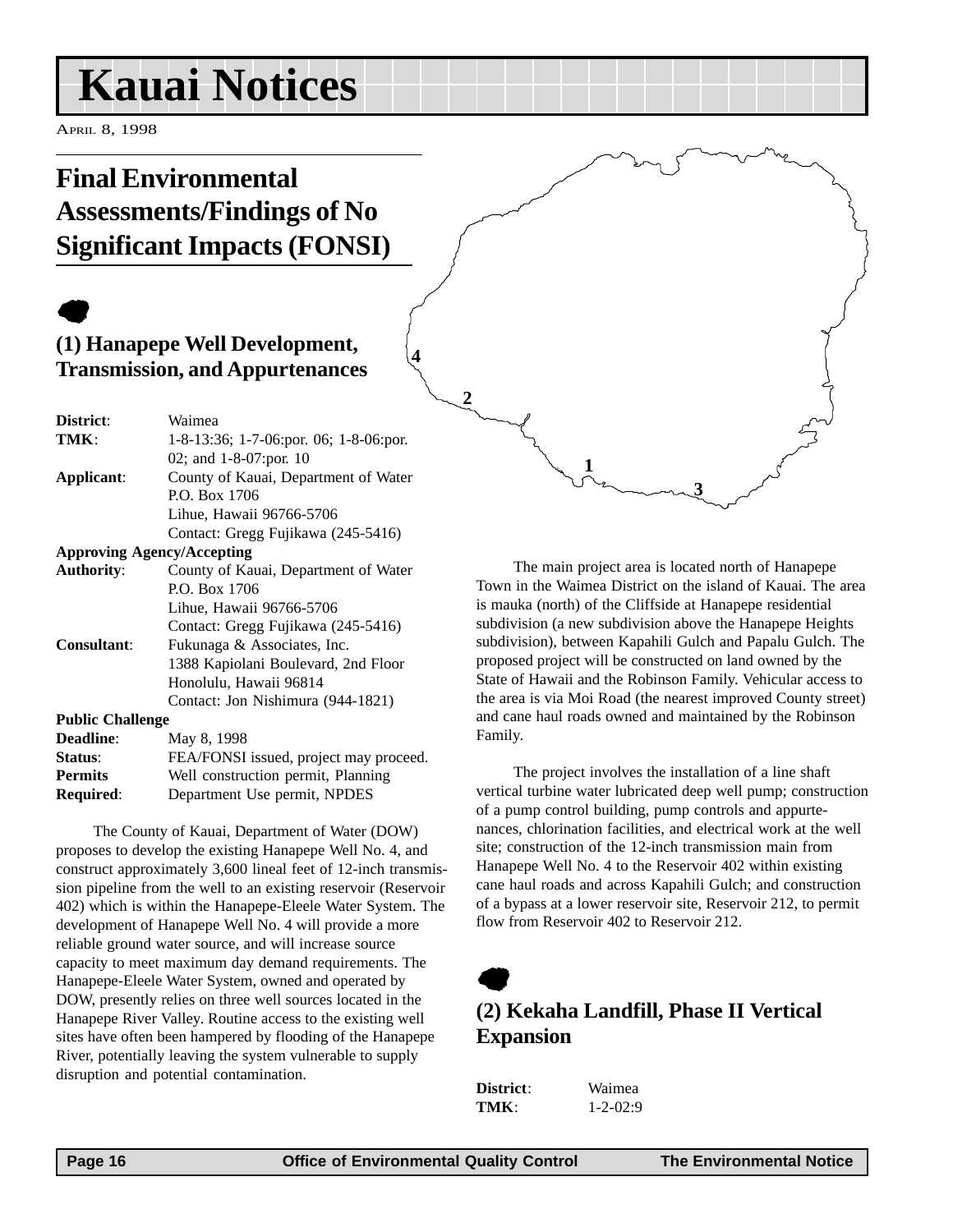<span id="page-16-0"></span>

| Applicant:              | County of Kauai                        |  |  |
|-------------------------|----------------------------------------|--|--|
|                         | Department of Public Works             |  |  |
|                         | 4444 Rice Street, Room 230             |  |  |
|                         | Lihue, Hawaii 96766                    |  |  |
|                         | Contact: Troy Tanigawa (241-6880)      |  |  |
|                         | <b>Approving Agency/Accepting</b>      |  |  |
| <b>Authority:</b>       | County of Kauai                        |  |  |
|                         | Department of Public Works             |  |  |
|                         | 4444 Rice Street, Room 230             |  |  |
|                         | Lihue, Hawaii 96766                    |  |  |
|                         | Contact: Troy Tanigawa (241-6880)      |  |  |
| <b>Consultant:</b>      | <b>Belt Collins Hawaii</b>             |  |  |
|                         | 680 Ala Moana Boulevard, First Floor   |  |  |
|                         | Honolulu, Hawaii 96813                 |  |  |
|                         | Contact: Lesley Matsumoto (521-5361)   |  |  |
| <b>Public Challenge</b> |                                        |  |  |
| Deadline:               | May 8, 1998                            |  |  |
| Status:                 | FEA/FONSI issued, project may proceed. |  |  |
| <b>Permits</b>          | DOH solid waste landfill permit; state |  |  |
| Required:               | historic preservation concurrence      |  |  |

The County of Kauai is proposing to vertically expand the existing Phase II area of the Kekaha Landfill to accommodate the short-term demands for solid waste disposal on the island of Kauai. The existing landfill is the only permitted landfill on the island and is estimated to reach capacity in the middle of 1998. While longer-term solid waste disposal alternatives are being identified, the proposed action is intended to address the short-term need for solid waste disposal.

The proposed action would increase the existing height of the landfill from 37 feet mean sea level (msl) to 60 feet msl. It would use the existing Phase II landfill area footprint, which covers a 63.2-acre area, and would essentially require a revised grading plan. No significant changes to daily operations would occur.

Potentially significant issues evaluated in the environmental assessment include stability, groundwater and leachate, air emissions from landfill gas flare, and visual aesthetics. Supporting technical analyses demonstrate that no significant impacts associated with these issues are expected to occur as a result of the proposed action. Rather, the proposed action will serve to avert potentially significant impacts on the environment and economy that could result if a solid waste disposal option is not provided.

### **Environmental Impact Statement Preparation Notices**

### $\bullet$ **(3) Kukui'ula Bay Resort (Supplemental)**

| District:             | Koloa                                   |  |  |
|-----------------------|-----------------------------------------|--|--|
| TMK:                  | $2-6-03$ ; por. 1 and 21                |  |  |
| Applicant:            | Kukui'ula Development Company, Inc.     |  |  |
|                       | $P.$ D. Box 430                         |  |  |
|                       | Koloa, Hawaii 96756                     |  |  |
|                       | Contact: William Campbell (525-8405)    |  |  |
|                       | <b>Approving Agency/Accepting</b>       |  |  |
| <b>Authority:</b>     | County of Kauai, Planning Department    |  |  |
|                       | 4444 Rice Street, Suite 473             |  |  |
|                       | Lihue, Hawaii 96766                     |  |  |
|                       | Contact: Keith Nitta (241-6677)         |  |  |
| <b>Consultant:</b>    | Townscape, Inc.                         |  |  |
|                       | 900 Fort Street Mall, Suite 800         |  |  |
|                       | Honolulu, Hawaii 96813                  |  |  |
|                       | Contact: Joanne Hiramatsu (536-6999)    |  |  |
| <b>Public Comment</b> |                                         |  |  |
| <b>Deadline:</b>      | May 8, 1998                             |  |  |
| Status:               | EISPN First Notice pending public com-  |  |  |
|                       | ment. Address comments to the applicant |  |  |
|                       | with copies to the approving agency or  |  |  |
|                       | accepting authority, the consultant and |  |  |
|                       | OEQC.                                   |  |  |
| <b>Permits</b>        |                                         |  |  |
| Required:             | General Plan Amendment                  |  |  |
|                       |                                         |  |  |

Kukui'ula Development Company, Inc. plans to develop a resort complex at Koloa, Kaua'i, Hawai'i. The project will include a resort hotel, two time-share condominium sites, a resort commercial facility and a man-made lagoon/wetland. The site is situated on 77 acres of land just mauka of Kukui'ula Bay. An EIS was approved in 1989 for this project, except that a marina was planned in the vicinity of Kukui'ula Bay. The marina has been replaced by a lagoon/ wetland, which will also serve its current purpose as a siltation basin. The resort portion of the plan was designated "Urban Residential" on the County of Kaua'i General Plan. Thus, this supplemental EIS is required to change the General Plan designation of the resort component from "Urban Residential" to "Resort" and to address the impacts and mitigation measures associated with the lagoon/wetland. The supplemental EIS will also update applicable changes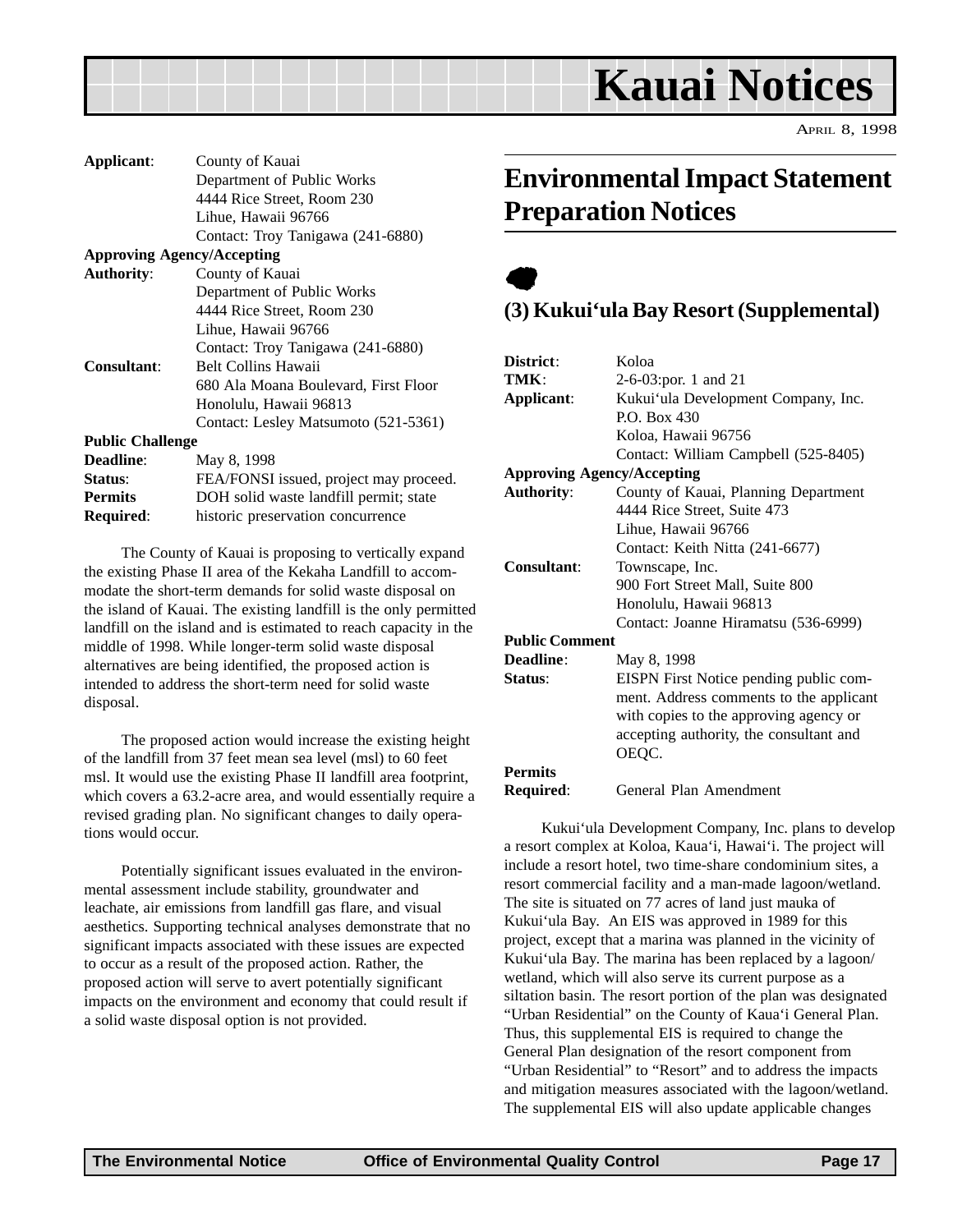## <span id="page-17-0"></span>**Kauai Notices**

APRIL 8, 1998

that have taken place since the 1989 EIS was approved, such as the construction of the major infrastructure, mass grading operations that have been completed, traffic, and socioeconomic conditions.

## **Draft Environmental Impact Statements**



### **(4) Pacific Missile Range Facility Enchanced Capability**

| District:             | Waimea                                    |  |  |
|-----------------------|-------------------------------------------|--|--|
| TMK:                  | 1-2-02: Por. 1, 15, and Por. 24           |  |  |
| Applicant:            | U.S. Navy                                 |  |  |
|                       | Pacific Missile Range Facility            |  |  |
|                       | P.O. Box 128                              |  |  |
|                       | Kekaha, Kauai, Hawaii 96752-0128          |  |  |
|                       | Contact: Vida Mossman (335-4740)          |  |  |
|                       | <b>Approving Agency/Accepting</b>         |  |  |
| <b>Authority:</b>     | Department of Land and Natural Resources  |  |  |
|                       | Kalanimoku Building                       |  |  |
|                       | 1151 Punchbowl Street                     |  |  |
|                       | Honolulu, Hawaii 96813                    |  |  |
|                       | Contact: Gary Martin (587-0414)           |  |  |
| <b>Public Comment</b> |                                           |  |  |
| <b>Deadline:</b>      | May 26, 1998                              |  |  |
| Status:               | DEIS First Notice pending public comment. |  |  |
|                       | Address comments to the applicant.        |  |  |
| <b>Permits</b>        |                                           |  |  |
| Required:             | Lease & restrictive easement from DLNR    |  |  |

This notifies the public that the Navy is issuing a draft environmental impact statement (DEIS) for the enhancement of the Pacific Missile Range Facility (PMRF). The DEIS assesses the potential impacts associated with enhancing PMRF capabilities. The Proposed Action would enable PMRF to fully accommodate the testing and training needs of the Navy's Theater Ballistic Missile Defense (TBMD)program as well as other Department of Defense Theater Missile Defense (TMD) programs. The proposed enhancement would also serve to increase PMRF's viability in the future by providing the capability for potential customers to develop, test and train in the use of evolving defensive systems. The DEIS

analyzes additional missile launch and support locations, facility construction, launch preparation activities, missile flight tests, radar and optical tracking operations, and intercept tests in the Pacific Ocean.

Environmental issues analyzed in the DEIS for enhancing PMRF include: air quality; airspace control; biological resources (such as threatened or endangered species and wetlands); cultural resources; geology and soils; hazardous materials and waste; safety and health; land use; noise; socioeconomics; transportation; utilities; visual and aesthetics; and water resources. In addition, the document addresses ocean areas and environmental justice. In accordance with the National Environmental Policy Act (NEPA), the Navy has determined that an EIS is required to support Navy decisions. The decisions to be made by the Navy are: 1) whether to enhance the capabilities of PMRF to conduct TMD testing, evaluation, and training for both the Navy TBMD program and other DOD programs within 22.2 kilometers (12 nautical miles) of the U.S. boundary. This enhancement would include the consideration of placing additional assets at PMRF and at off-range locations to support PMRF activities. 2) Which remote sites to develop to support testing and training scenarios for Navy and other DOD TMD systems.

In accordance with Hawaii Revised Statutes (HRS) Chapter 343, an EIS is required to support the State of Hawaii decisions. Since the State and Federal actions and decisions are interconnected, the analyses have been documented in a single joint EIS. The decisions to be made by the State of Hawaii are: 1) Extend the term of the existing easement from 2003 to 2030. This existing easement allows PMRF to restrict public access to a) less than 70 acres of the 140 acre Polihale State Park and b) 2,039 acres of lands in sugar cane for no more than four hours for no more than 30 times each year. This action will require these lands to remain in their present non-commercial uses. 2) Add approximately 50 acres to an existing 74.5-acre lease from the State to the Navy at the Kamokala ordnance storage magazines from the State to the Navy. The lease is needed for additional ordnance storage; a new ordnance shed will be built on the leased area. 3) Whether to add an easement for approximately 136 acres to insure that no development will occur in an area presently in sugar cane for the Explosive Safety Quantity Distance area related to the Kamokala Magazines. The Navy will pay the State fair market value. Recreation, rural, agricultural, and fishing uses are all compatible with the proposed military uses.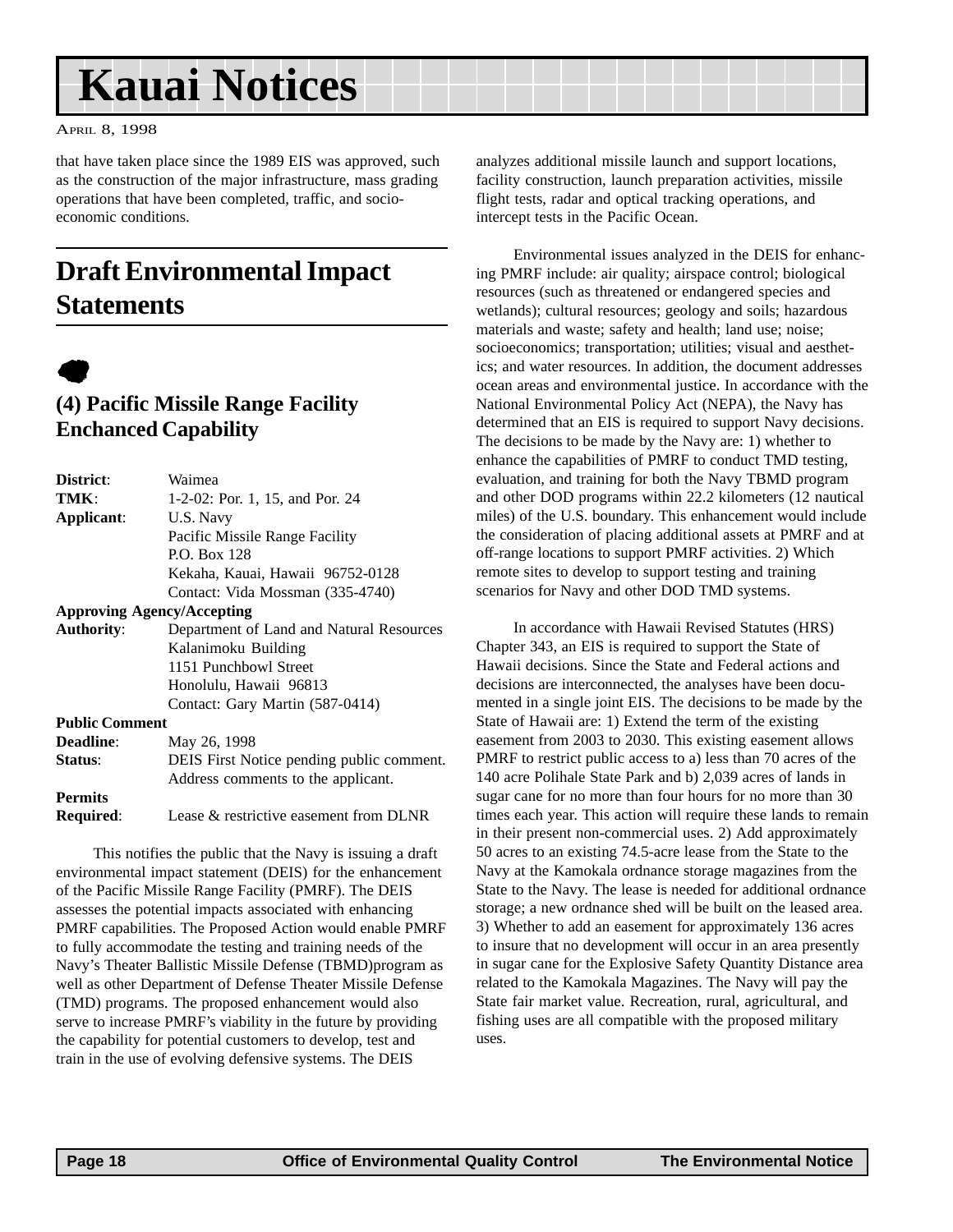

Individuals or organizations may provide comments or request a copy of the DEIS by writing to: Ms. Vida Mossman P.O. Box 128, Kekaha, Kauai, Hawaii, 96752-0128. In addition, individuals or organizations may offer verbal or written comments at public meetings to be held at the following times and locations:

Waimea United Church of Christ Education Center, Waimea, Kauai, April 25, 1998; 10:00 a.m.

Disabled American Veterans Hall, Honolulu, Oahu, April 28, 1998; 5:00 p.m.

Interested citizens and public officials will be able to receive pertinent information regarding the findings of the Draft EIS at these meetings. Public comments are invited through May 26, 1998. The Navy intends to issue the Final EIS in July 1998.



## **Land Use Commission Notices**



The LUC has received the following request regarding a proposed district boundary amendment pursuant to Chapter 205, Hawaii Revised Statutes:

| Docket No.: | A98-723                                     |
|-------------|---------------------------------------------|
| Petitioner: | A&B Properties, Inc.                        |
| Location:   | Haliimaile, Maui                            |
| Acreage:    | 62.994 acres                                |
| TMK:        | $2-5-03$ : portion of 10                    |
| Request:    | Reclassification of State Land Use Agricul- |
|             | tural District lands to the Urban District. |
| Date Filed: | February 26, 1998                           |
|             |                                             |

If you would like further detailed information on this matter, please contact:

#### **State Land Use Commission**

Location Address Leiopapa A Kamehameha Building (State Office Tower) 235 S. Beretania Street, Room 406 Honolulu, Hawaii 96813

Mailing Address P.O. Box 2359 Honolulu, Hawaii 96804-2359

Phone: 587-3822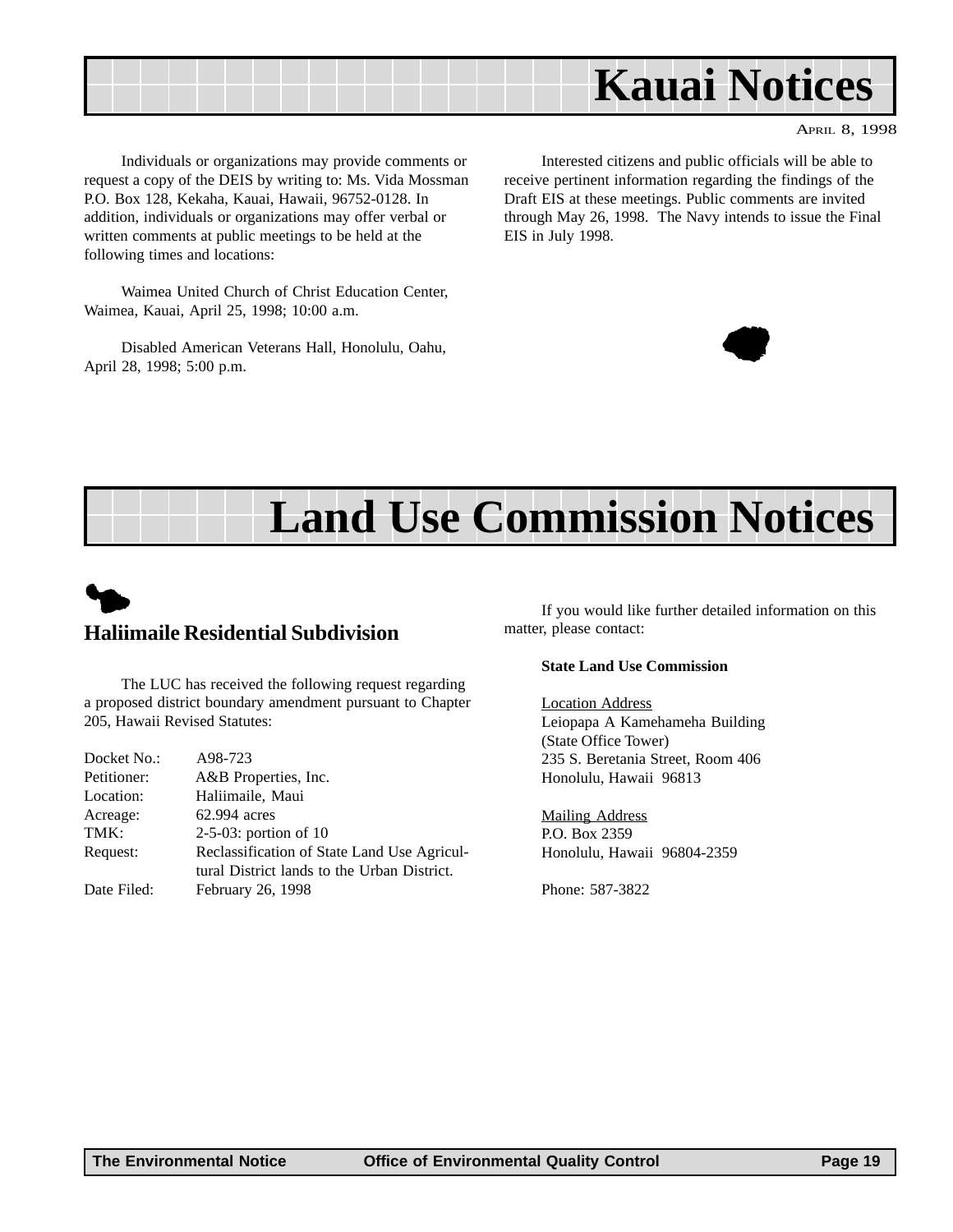## <span id="page-19-0"></span>**Shoreline Notices**

APRIL 8, 1998

### **Shoreline Certification Applications**

Pursuant to §13-222-12, HAR the following shoreline certification applications are available for inspection at the DLNR District Land Offices on Kauai, Hawaii and Maui and at Room 220, 1151 Punchbowl St., Honolulu, Oahu (Tel: 587-0414). All comments shall be submitted in writing to the State Land Surveyor, 1151 Punchbowl Street, Room 210, Honolulu, HI 96813 and postmarked no later than fifteen (15) calendar days from the date of the public notice of the application.

| Case<br>No. | Date<br>Received | Location                                                                                                                                   | Applicant                                                | Tax Map<br>Key    |
|-------------|------------------|--------------------------------------------------------------------------------------------------------------------------------------------|----------------------------------------------------------|-------------------|
| $0A-664$    | 03/16/98         | Lots 26 and 26-A Kahala Subdivision,<br>Kahala, Honolulu, Oahu (4415 Kahala<br>Avenue)                                                     | H. Au & Associates, Inc. for<br>Corazon Kendall          | $3 - 5 - 03 : 10$ |
| $0A-665$    | 03/13/98         | Lot 3, Ld Ct App 13, Waikiki,<br>Honolulu, Oahu (2947 Kalakaua Avenue)                                                                     | Robert Sing for Ocean Resort<br>Hotel Corporation        | $3 - 1 - 32:29$   |
| $0A-666$    | 03/16/98         | Lot 102 Pupukea-Paumalu Beach Lots,<br>Paumalu, Koolauloa, Oahu (59-081<br>Hoalua Street)                                                  | H. Au & Associates, Inc. for<br>Yoram Fishman            | $5 - 9 - 01 : 30$ |
| $0A-667$    | 03/10/98         | Lot B, Por. of Lots $1 \& 2$ of File Plan<br>1742, Waikane, Koolaupoko, Oahu (48-<br>487 Kamehameha Highway)                               | Robert Sing for Christian<br>Katz                        | $4 - 8 - 03 : 48$ |
| $HA-128$    | 03/11/98         | Lot 5 of Keawaiki Beach Lots, Por. of<br>RP 4513, Mahele Award 32 to Kanele,<br>Kahauloa 2nd, S. Kona, Hawaii (83-502)<br>Keei Beach Road) | Wes Thomas Associates for Mr.<br>& Mrs. Alexander Wilson | $8 - 3 - 05 : 6$  |

### **Shoreline Certifications and Rejections**

Pursuant to §13-222-26, HAR the following shorelines have been certified or rejected by the DLNR. A person may appeal a certification or rejection to the BLNR, 1151 Punchbowl Street, Room 220, Honolulu, HI 96813, by requesting in writing a contested case hearing no later than twenty (20) calendar days from the date of public notice of certification or rejection.

| Case<br>$NQ$ . | Date<br>Cert/Rej      | Location                                                                                                                              | Applicant                                                              | Tax Map<br>Key                                               |
|----------------|-----------------------|---------------------------------------------------------------------------------------------------------------------------------------|------------------------------------------------------------------------|--------------------------------------------------------------|
| $0A-088$       | Certified<br>03/27/98 | Lots $1-B$ , $2-A$ , $2-B$ & 3 of Ld Ct App<br>739, Kaluahole, Waikiki, Honolulu,<br>Oahu (3101 Diamond Head Road)                    | H. Au & Associates, Inc. for<br>Uemoto International Corp.             | $3 - 1 - 36 : 8 \&$<br>9                                     |
| $OA-598$       | Certified<br>03/27/98 | Lot 315 of Ld Ct App 323 (Map 173) at<br>Pueohala, Kailua, Koolaupoko, Oahu<br>(506-C N. Kalaheo Avenue)                              | Wilfred Chin for Terry Moss                                            | $4 - 3 - 18:67$                                              |
| $0A-658$       | Certified<br>03/27/98 | Lot 38 (Map 2), Ld Ct App 505,<br>Kailua, Koolaupoko, Oahu (1056<br>Mokulua Drive)                                                    | Wayne M. Teruya for Belgrade<br>Trust.                                 | $4 - 3 - 06:58$                                              |
| $MA-185$       | Certified<br>03/27/98 | Grant 10981 to Thos. R. Foster<br>Robinson & Wife, Kalihi, Honuaula,<br>Maui (Kihei, Maui)                                            | Warren Unemori Engineering,<br>Inc. for Carter-Makena Ltd.<br>Partners | $2 - 1 - 04:46$<br>$\begin{matrix} \delta & 47 \end{matrix}$ |
| $HA-179$       | Certified<br>03/27/98 | Lot 1 (Map 1) of Ld Ct Consolidation<br>129 at Kahua 1st, Kahua & Waika, N.<br>Kohala, Hawaii (Vacant Land off Akoni<br>Pule Highway) | Wes Thomas Associates for<br>Kahala Waterfront Joint<br>Venture        | $5 - 9 - 01 : 6$                                             |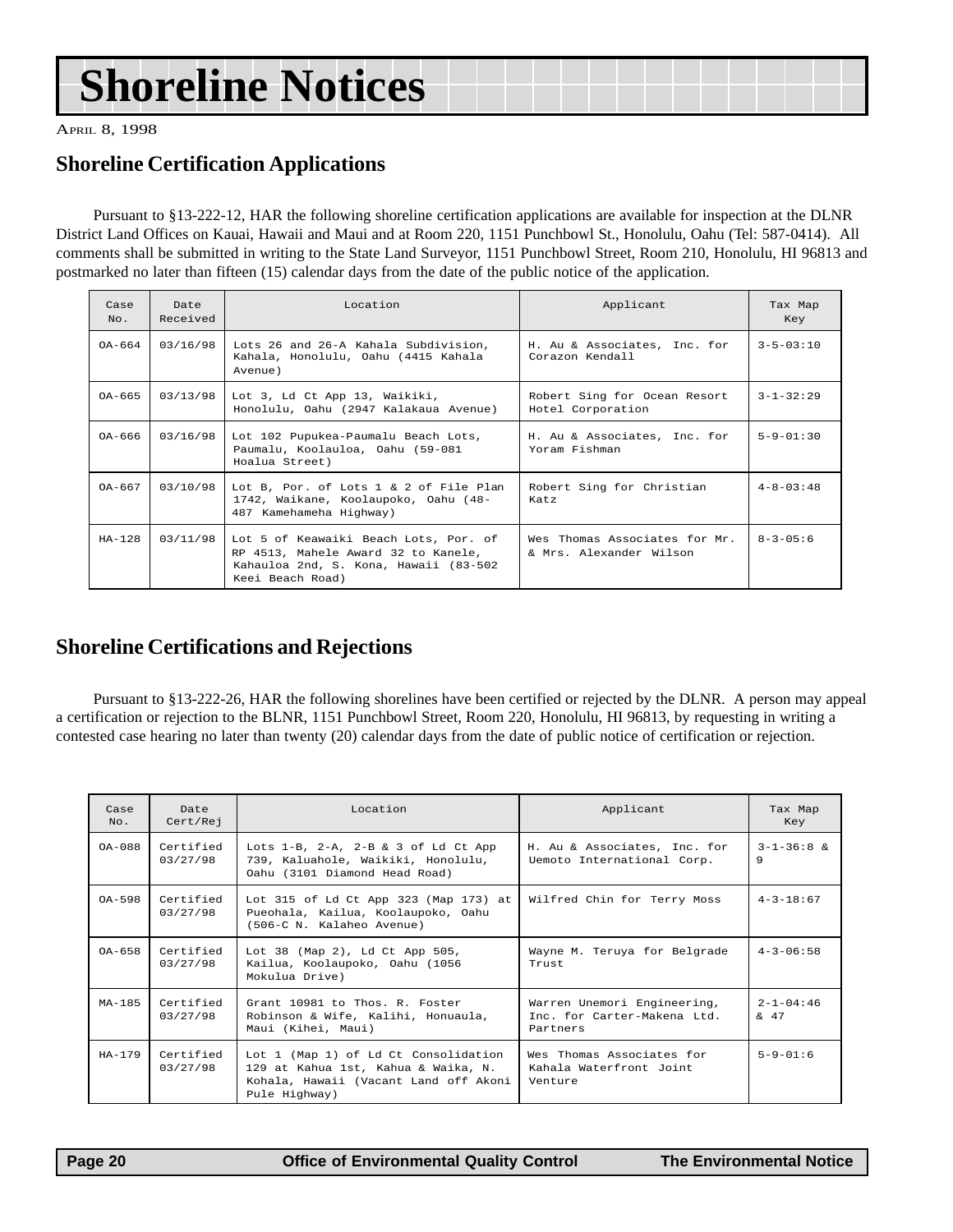## **Pollution Control Permits**

APRIL 8, 1998

### <span id="page-20-0"></span>**Department of Health Permits**

The following is a list of some pollution control permits currently being reviewed by the State Department of Health. For more information about any of the listed permits, please contact the appropriate branch or office of the Environmental Management Division at 919 Ala Moana Boulevard, Honolulu.

| Branch $\kappa$<br>Permit Type                                         | Applicant &<br>Permit Number                                          | Project Location                                                       | <b>Pertinent</b><br>Dates             | Proposed Use                                                                 |
|------------------------------------------------------------------------|-----------------------------------------------------------------------|------------------------------------------------------------------------|---------------------------------------|------------------------------------------------------------------------------|
| Clean Air<br>Branch, $586-$<br>4200,<br>Noncovered<br>Source Permit    | Hawaii Army<br>National Guard, #<br>$0069 - 01 - N$                   | Wheeler Airfield,<br>Bldg. 832, Wahiawa,<br>Oahu                       | Issued:<br>3/17/98                    | Indoor Firing Range                                                          |
| CAB,<br>Noncovered<br>Source                                           | ITO-EN, Inc., $#$<br>$0.391 - 0.1 - N$                                | 125 Puuhale Road,<br>Honolulu, Oahu                                    | Issued:<br>3/18/98                    | 200 HP Boiler                                                                |
| CAB,<br>Noncovered<br>Source                                           | Kailua Pet<br>Crematory, $\#$ 0405-<br>$01 - N$                       | 201 Kapaa Quarry<br>Road, Kailua, Oahu                                 | Issued:<br>3/20/98                    | 175 Lb./Hr.<br>Pathological Waste<br>Incinerator                             |
| CAB, Temporary<br>Noncovered<br>Source                                 | Transcend, Inc., #<br>$0.387 - 0.2 - N$                               | Various/Initial<br>location: 4233<br>Radford Drive,<br>Honolulu, Oahu  | Issued:<br>3/27/98                    | 110 TPH Portable<br>Stone Processing<br>Plant and Diesel<br>Engine Generator |
| CAB, Covered<br>Source Permit                                          | Kalaeloa Partners,<br>$L.P.$ , # 0214-02-N<br>(minor<br>modification) | 99-111 Kalaeloa<br>Boulevard, Kapolei,<br>Oahu                         | Issued:<br>3/30/98                    | Evaporative Cooling<br>Modules for<br>Combustion Turbines                    |
| Clean Water<br>Branch, 586-<br>4309, Water<br>Ouality<br>Certification | Honolulu<br>Department of<br>Public Works, #<br>$98 - CW - WOC - 03$  | North Kalaheo Avenue<br>Bridge, Kailua, Oahu                           | Comments<br>Due:<br>April 19,<br>1998 | Oneawa Channel Bank<br>Repairs                                               |
| CWB, Water<br>Quality<br>Certification                                 | Naval Station,<br>Pearl Harbor, #<br>$98 - CW - WOC - 4$              | Southern Tip of<br>Pearl City<br>Peninsula, End of<br>Lehua Ave., Oahu | Comments<br>Due:<br>April 29,<br>1998 | Advanced SEAL<br>Delivery System<br>Facility                                 |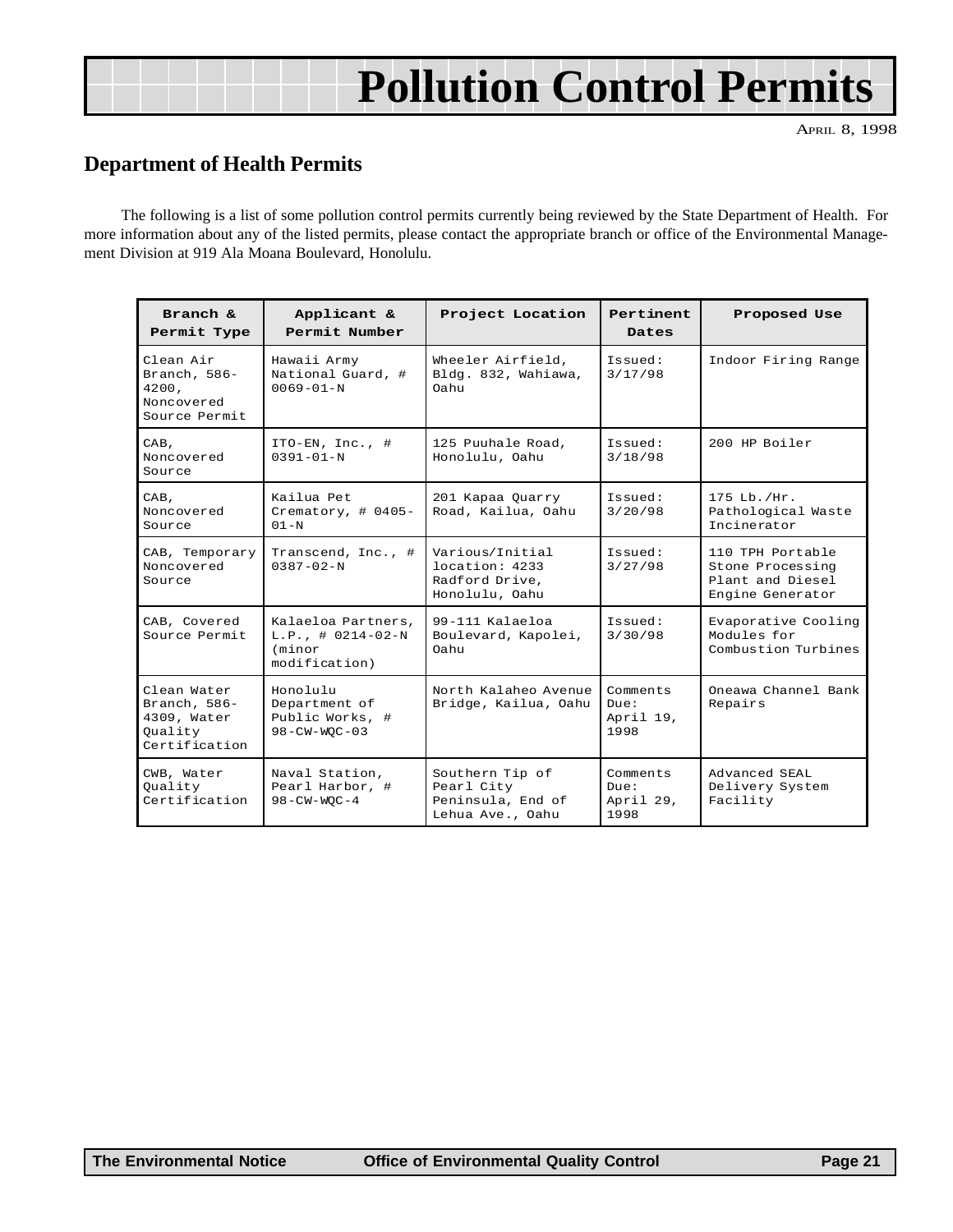## <span id="page-21-0"></span>**Federal Notices**

APRIL 8, 1998

### **Ala Kahakai Proposed as National Historic Trail**

Pursuant to the National Environmental Policy Act of 1969, as amended, the National Park Service (NPS) has prepared a Final EIS. The study concludes that: 1) the Ala Kahakai is significant under national historic trails/register criteria and as a traditional cultural property; 2) a continuous trail is physically feasible; 3) all affected communities along the trail corridor, native Hawaiians, and landowners must be involved in planning/implementing the trail; and, 4) adequate funding must be ensured. A Record of Decision will be forwarded along with the final study to the Secretary of the Interior to be transmitted to the Congress of the United States. Congress will decide which alternative is selected. Comments on the Final EIS must be received on or before **WEDNESDAY, APRIL 29, 1998** (see page 15 of this Notice and 63 F.R. 15213, March 30, 1998).

### **Flood Elevation Determinations in Lahaina, Maui**

The Federal Emergency Management Agency (FEMA) in Docket 7234 has issued flood elevations for intersections of Front/Baker Streets and Front/Shaw Streets, and 3,300 feet south of the confluence with Kauaula Stream. To see the maps, contact the Maui Planning Department (see, 63 F.R. 15102, March 30, 1998).

### **Hazardous Air Pollutants from Aerospace Facilities**

Effective **FRIDAY, MARCH 27, 1998**, the Environmental Protection Agency (EPA) has issued a final rule concerning several amendments to the national emission standards for hazardous air pollutants (NESHAP) for aerospace facilities. Some examples of these include both federal and private missile/rocket rework or repair facilities (see 63 F.R. 15006, March 27, 1998)

### **Cannabis (Hemp, Marijuana) Eradication**

The Drug Enforcement Administration announces that a Draft Supplement to the EIS's for Cannabis Eradication in the mainland U.S. and Hawai'i (DSEIS) is available for public review and comment and that public meetings will be held regarding this document. The public comment period will be open for 45 days when the Environmental Protection Agency gives formal Notice of Availability in the *Federal Register* in mid-April of this month. A public meeting in Hawai'i will be held on **FRIDAY, MAY 15, 1998**, 4:00 P.M. to 8:00 P.M. at the Ala Moana Hotel Hibiscus Ballroom, 410 Atkinson Drive, Honolulu. To register, speakers are requested to present one original and three copies of the written text of their presentation - this may be done by faxing the text to (301) 734-3640 any time of the day (see 63 F.R. 14732, March 26, 1998).

### **Fisheries**

The Western Pacific Fishery Council and its committees will meet at the American Samoa Legislature, Fono Guest House in Pago Pago, American Samoa from **TUESDAY, APRIL 14, 1998 THROUGH THURSDAY, APRIL 16, 1998**. For more information please call 522-8220 (see, 63 F.R. 13840, March 23, 1998).

### **Migratory Bird Hunting**

The U.S. Fish and Wildlife Service (FWS) proposes to establish annual hunting regulations for certain migratory birds. The FWS annually prescribes frameworks within which States may select hunting seasons. FWS also has guidelines to establish special migratory bird hunting regulations on ceded lands. Comments must be received on or before **MONDAY, JULY 27, 1998** (see 63 F.R. 13748, March 20, 1998).

### **Fruit Fly EIS**

The Animal and Plant Health Inspection Service (APHIS) has announced its notice of intent to prepare an EIS for the Fruit Fly Cooperative Eradication Program. APHIS requests an original and three copies of your comments on or before **MONDAY, APRIL 20, 1998** (see, 63 F.R. 13614, March 20, 1998).

### **Farmland Protection Program**

The National Resources Conversation Service and the Commodity Credit Corporation of the U.S. Department of Agriculture are requesting proposals from states, tribes, and units of local government to cooperate in the acquisition of conservation easements or other interests in prime, unique or other productive soil that is subject to a pending offer from a state, tribe, or local government for the purpose of limiting conversion to nonagricultural uses of that land. In most States, prime farmland is being converted at 2 to 4 times the rate of other less productive land. Most urbanization takes place as sprawl instead of orderly growth management. Remaining farmland is placed under greater environmental, economic and social strain as agrarian and urbanizing interests compete. Once developed productive farmland with rich topsoil is lost forever, placing future food security at risk.